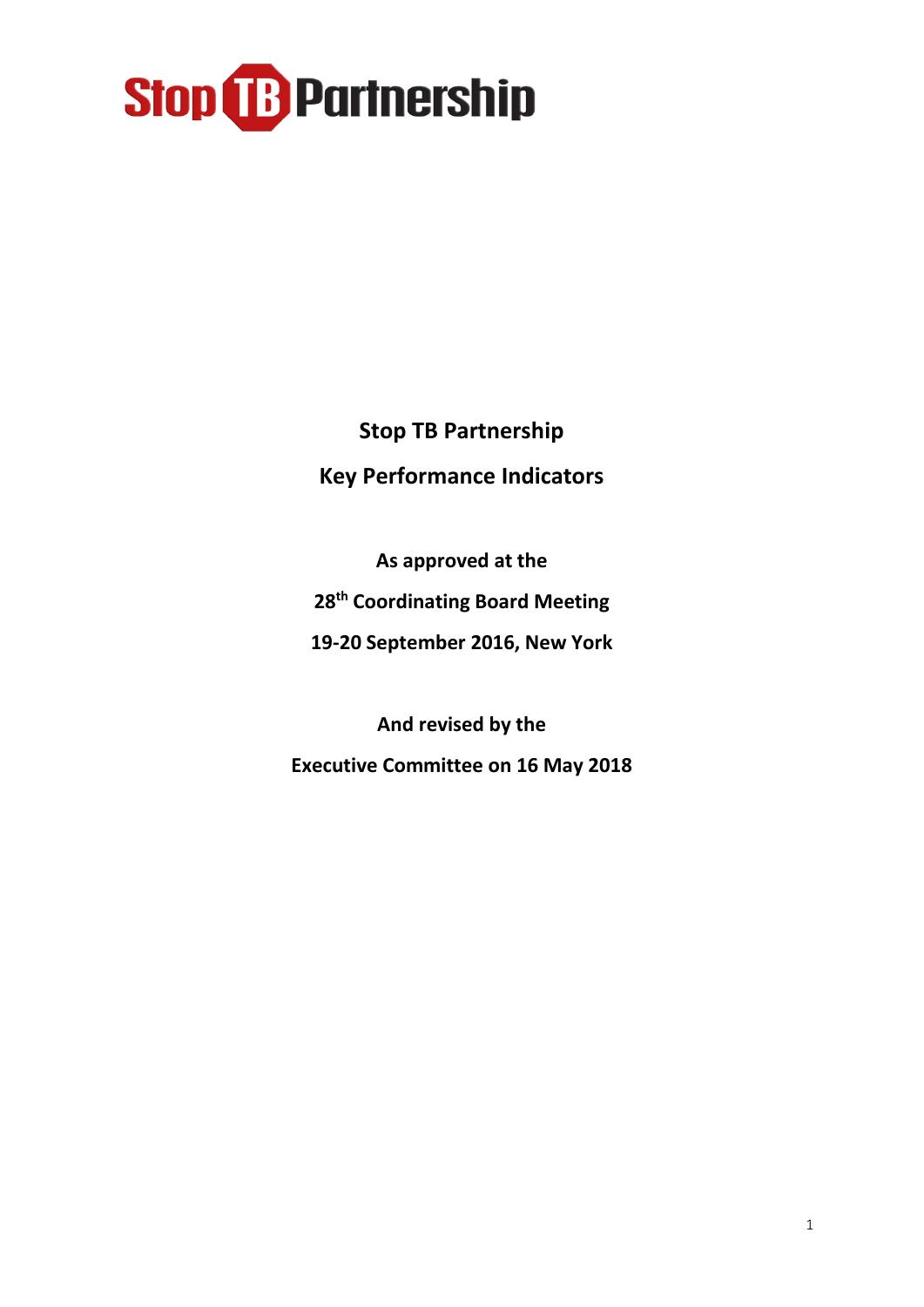| GOAL 1: ADVOCATE, CATALYZE AND FACILITATE SUSTAINED COLLABORATION AND<br>COORDINATION AMONG PARTNERS IN ORDER TO ACHIEVE THE TARGETS UNDER THE |                                                                                                                                                                                                                                                                                   |  |  |
|------------------------------------------------------------------------------------------------------------------------------------------------|-----------------------------------------------------------------------------------------------------------------------------------------------------------------------------------------------------------------------------------------------------------------------------------|--|--|
| GLOBAL PLAN TO END TB 2016-2020 AND MOVE TOWARDS ENDING TB.                                                                                    |                                                                                                                                                                                                                                                                                   |  |  |
| 1.1 (Sub-goal 1): Ensure TB is high on the political agenda through increased dialogue and                                                     |                                                                                                                                                                                                                                                                                   |  |  |
|                                                                                                                                                | engagement with political decision makers and influencers, and a strong unified community                                                                                                                                                                                         |  |  |
| Indicator                                                                                                                                      | Percentage of high-burden TB, MDR-TB, and TB/HIV countries that<br>have made a commitment to achieving the targets in the Global Plan<br>to End TB 2016-2020. ("political commitment").                                                                                           |  |  |
| Definition                                                                                                                                     | "Endorsement" of the Global Plan to be measured by official<br>statements made by Heads of State or Heads of Governments at<br>national, regional or global fora or as evidenced by signed<br>declarations of commitment at the ministerial level.                                |  |  |
| Rationale for use                                                                                                                              | Measures political will and extent to which targeted advocacy and<br>the highest level of political engagement and ownership are<br>achieved at the country, regional, and global levels.                                                                                         |  |  |
|                                                                                                                                                | 100%<br>Numerator<br>X                                                                                                                                                                                                                                                            |  |  |
| How it is measured                                                                                                                             | Denominator                                                                                                                                                                                                                                                                       |  |  |
|                                                                                                                                                | <b>Numerator:</b> Number of high burden TB, MDR-TB, and TB/HIV<br>countries in which a Head of State, Head of Government, and/or<br>minister, has endorsed the TB targets as articulated in the Global<br>Plan to end TB                                                          |  |  |
|                                                                                                                                                | <b>Denominator:</b> Number of high burden TB, MDR-TB, and TB/HIV<br>countries (n=48)                                                                                                                                                                                              |  |  |
|                                                                                                                                                | <b>Baseline: 2015 (0%)</b>                                                                                                                                                                                                                                                        |  |  |
| <b>Baseline and Target(s)</b>                                                                                                                  | Targets: 2016 (25%); 2017 (50%); 2018 (65%); 2019 (80%); 2020<br>(90%)                                                                                                                                                                                                            |  |  |
| Data source                                                                                                                                    | Specific source documents will include:<br>UN Political Declarations;<br>Ministerial Declarations;<br>Outcome Statements from Conferences and Meetings;<br>$\bullet$<br>Signed Letters from government representatives;<br>Official transcripts of verbal statements or speeches. |  |  |
| Limitations                                                                                                                                    | This indicator may prove difficult to track over 48 countries.<br>Endorsement of The Global Plan to End TB does not quantify the<br>extent to which political will translates into specific action at the<br>country level.                                                       |  |  |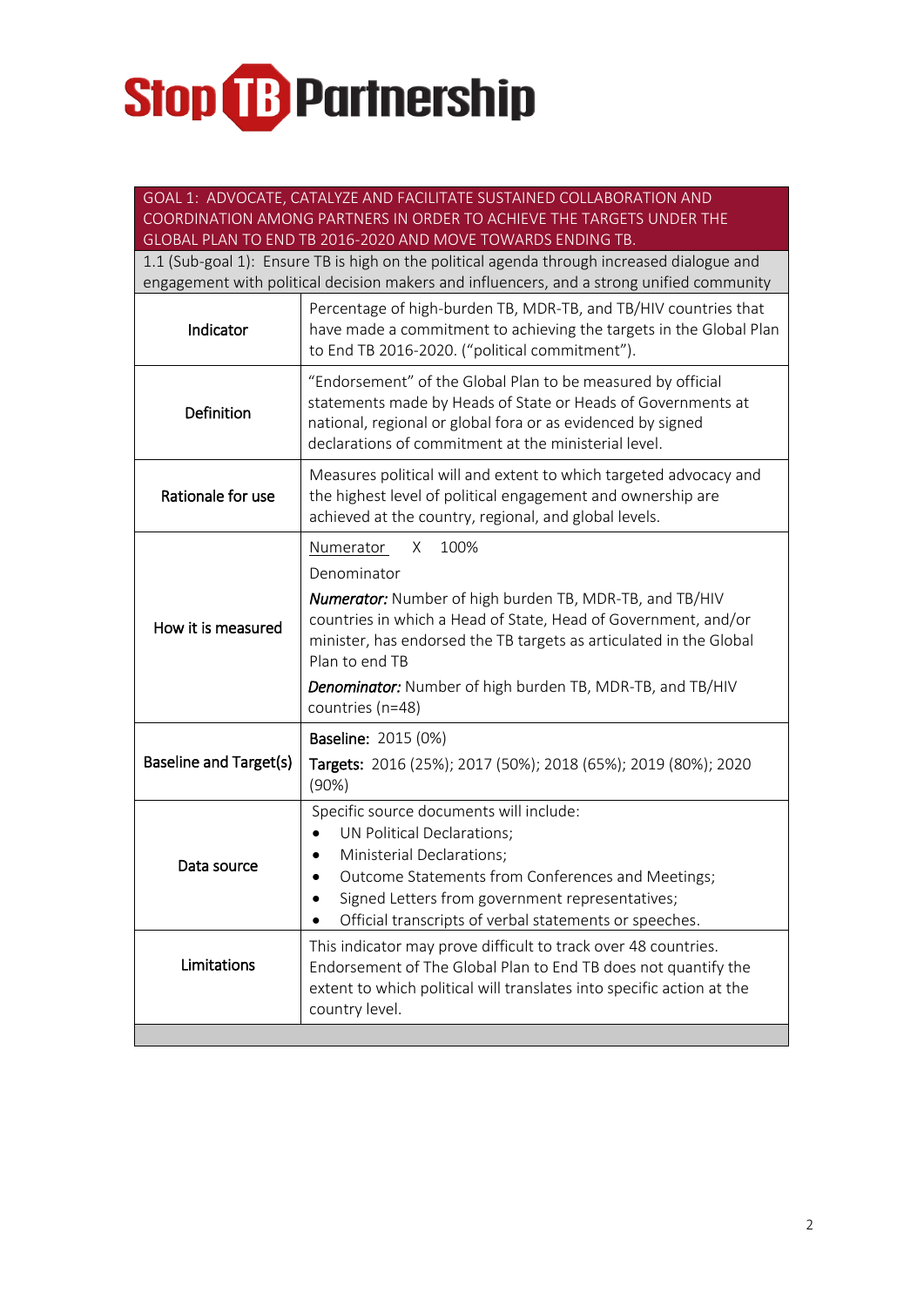#### GOAL 1: ADVOCATE, CATALYZE AND FACILITATE SUSTAINED COLLABORATION AND COORDINATION AMONG PARTNERS IN ORDER TO ACHIEVE THE TARGETS UNDER THE GLOBAL PLAN TO END TB 2016-2020 AND MOVE TOWARDS ENDING TB.

| <b>I LATE TO LITUDED LOTO ZOZO ATTUALMO LE TO MATTAO LITUMITO TU.</b><br>1.2 (Sub-goal 2): Increase the financial resources available for implementation of the Global<br>Plan 2016-2020 |                                                                                                                                                                                                                                                                                                                                                                                                                                                                                                                                                                                                                                                                  |  |
|------------------------------------------------------------------------------------------------------------------------------------------------------------------------------------------|------------------------------------------------------------------------------------------------------------------------------------------------------------------------------------------------------------------------------------------------------------------------------------------------------------------------------------------------------------------------------------------------------------------------------------------------------------------------------------------------------------------------------------------------------------------------------------------------------------------------------------------------------------------|--|
| Indicator                                                                                                                                                                                | Percentage of countries with an increase in national level for funding for<br>TB ("national funding").                                                                                                                                                                                                                                                                                                                                                                                                                                                                                                                                                           |  |
| Definition                                                                                                                                                                               | National level funding defined as domestic resources and overseas<br>development assistance (ODA) to country.                                                                                                                                                                                                                                                                                                                                                                                                                                                                                                                                                    |  |
| Rationale for use                                                                                                                                                                        | Directly measures annual changes in national financing (domestic and<br>ODA) mobilized for implementation of the Global Plan 2016-2020.                                                                                                                                                                                                                                                                                                                                                                                                                                                                                                                          |  |
| How it is measured                                                                                                                                                                       | 100%<br>Numerator<br>X<br>Denominator<br>Numerator: Number of select high burden TB, MDR-TB, and TB/HIV<br>countries* that have an increase in national finances (domestic and ODA)<br>for TB as compared with previous year<br><b>Denominator:</b> Number of select high burden TB, MDR-TB, and TB/HIV<br>countries* (n=TBD)<br>* Countries will be determined following Board discussion on annual<br>monitoring and reporting of Global Plan to End TB at the 28th<br>Coordinating Board meeting (September 2016).                                                                                                                                            |  |
| <b>Baseline and</b><br>Target(s)                                                                                                                                                         | Baseline: 2015 (39%)<br>Targets: 2016 (40%); 2017 (45%); 2018 (50%); 2019 (60%); 2020 (80%)                                                                                                                                                                                                                                                                                                                                                                                                                                                                                                                                                                      |  |
| Data source                                                                                                                                                                              | WHO TB database on government and international donor financing (data<br>reported by NTPs) (WHO)                                                                                                                                                                                                                                                                                                                                                                                                                                                                                                                                                                 |  |
| Limitations                                                                                                                                                                              | Financial data reported by NTPs is likely to be an under-estimation of<br>international donor funding, as some international donor funding may be<br>channeled directly to other entities (rather than through national<br>systems). Also NTP reported data will very likely not include private sector<br>funding, or funding for communities, key populations or vulnerable<br>groups. In this way, they will likely underestimate financing available for<br>TB at the national level.<br>Due to availability of data and intensive effort to collect, verify and<br>analyse data, only a selection of countries will be chosen to measure this<br>indicator. |  |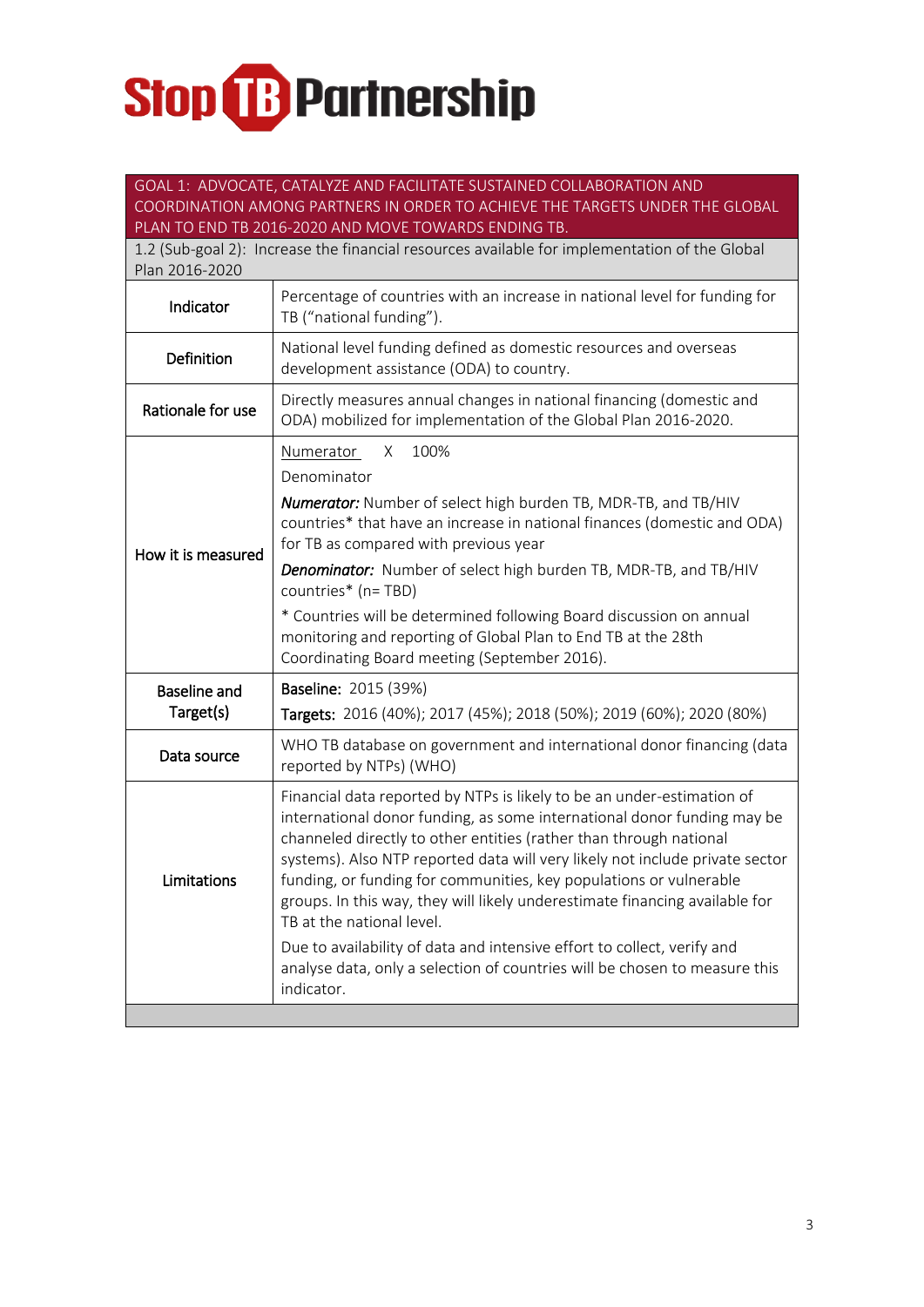| GOAL 1: ADVOCATE, CATALYZE AND FACILITATE SUSTAINED COLLABORATION AND        |                                                                                                                                                                                                                                                                                                                                                                                                                                                                      |  |
|------------------------------------------------------------------------------|----------------------------------------------------------------------------------------------------------------------------------------------------------------------------------------------------------------------------------------------------------------------------------------------------------------------------------------------------------------------------------------------------------------------------------------------------------------------|--|
| COORDINATION AMONG PARTNERS IN ORDER TO ACHIEVE THE TARGETS UNDER THE GLOBAL |                                                                                                                                                                                                                                                                                                                                                                                                                                                                      |  |
|                                                                              | PLAN TO END TB 2016-2020 AND MOVE TOWARDS ENDING TB.                                                                                                                                                                                                                                                                                                                                                                                                                 |  |
|                                                                              | 1.3 (Sub-goal 3, objective D): Strengthen TB community systems and responses through the<br>Challenge Facility for Civil Society and other initiatives and platforms                                                                                                                                                                                                                                                                                                 |  |
| Indicator                                                                    | Percentage of countries that have national strategic plans (NSPs) with<br>components to strengthen TB community systems including gender,<br>human rights, stigma, and/or grassroots activities ("community systems")                                                                                                                                                                                                                                                |  |
| Definition                                                                   | The inclusion of TB community systems strengthening components will be<br>measured by reference to at least one gender, human rights, stigma,<br>and/or grassroots activity in the TB NSP.                                                                                                                                                                                                                                                                           |  |
| Rationale for use                                                            | Community approaches to TB, particularly human rights and gender<br>approaches, are relatively new areas of work in TB. The actual inclusion of<br>gender, human rights, stigma, and/or grassroots activities in the TB NSP -<br>the measure for this indicator - demonstrates a commitment to action.                                                                                                                                                               |  |
| How it is measured                                                           | 100%<br>X<br>Numerator<br>Denominator<br><b>Numerator:</b> Total number of high burden countries with TB NSPs that<br>have mentioned the four components (gender, human rights, stigma and<br>grassroots activities) in each of the five criteria: inclusion, assessment,<br>implementation, monitoring and budgeting<br><b>Denominator:</b> Number of selected high burden countries (n=38) multiplied<br>by 20 (i.e. 4 components times 5 criteria <sup>1</sup> ). |  |
| <b>Baselines and</b><br>Target(s)                                            | <b>Baseline: 2015 (2%)</b><br>Targets: 2017 (50%); 2019 (60%)                                                                                                                                                                                                                                                                                                                                                                                                        |  |
| Data source                                                                  | TB National Strategic Plans                                                                                                                                                                                                                                                                                                                                                                                                                                          |  |
| Limitations                                                                  | This indicator may under estimate TB community systems strengthening<br>activities, as some community strengthening activities (that are either<br>underway or being planned) may not be included in national strategic<br>plans. It may also be difficult to access current NSPs for all high burden<br>countries, which will affect the calculation of the indicator.                                                                                              |  |
|                                                                              |                                                                                                                                                                                                                                                                                                                                                                                                                                                                      |  |

-<sup>1</sup> The 5 criteria:

| Criteria 1             | Criteria 2        | Criteria 3              | Criteria 4              | Criteria 5                |
|------------------------|-------------------|-------------------------|-------------------------|---------------------------|
|                        | Number of NSPs    |                         |                         |                           |
| Number of NSPs that    | conducted an      | Number of NSPs with     | Number of NSPs with     | Number of NSPs with a     |
| mentioned the specific | assessment on the | specific activities for | specific indicators for | budget line allocated for |
| component              | component         | implementation          | the component           | the component             |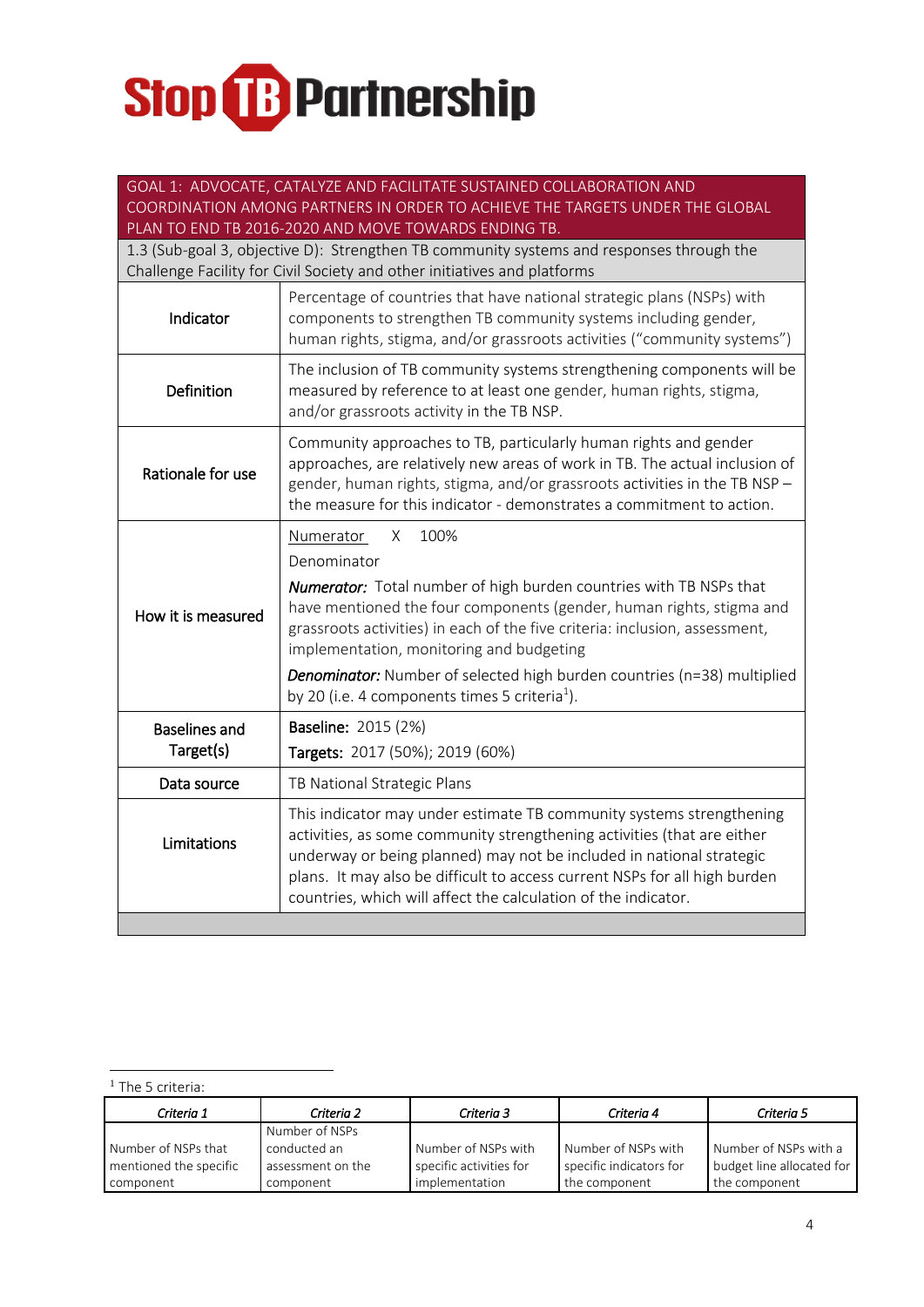### GOAL 1: ADVOCATE, CATALYZE AND FACILITATE SUSTAINED COLLABORATION AND COORDINATION AMONG PARTNERS IN ORDER TO ACHIEVE THE TARGETS UNDER THE GLOBAL PLAN TO END TB 2016-2020 AND MOVE TOWARDS ENDING TB.

| 1.4 (Sub-goal 3, Objective C): Maximize the impact of the Global Fund's TB portfolio towards<br>reaching the Global Plan targets |                                                                                                                                                                                                                                                                                                                                                                                                                                                                                                                                                                                                                                                                                                                                                                                                                                                                                                                                                                                                                                                                                                                                                        |  |
|----------------------------------------------------------------------------------------------------------------------------------|--------------------------------------------------------------------------------------------------------------------------------------------------------------------------------------------------------------------------------------------------------------------------------------------------------------------------------------------------------------------------------------------------------------------------------------------------------------------------------------------------------------------------------------------------------------------------------------------------------------------------------------------------------------------------------------------------------------------------------------------------------------------------------------------------------------------------------------------------------------------------------------------------------------------------------------------------------------------------------------------------------------------------------------------------------------------------------------------------------------------------------------------------------|--|
| Indicator                                                                                                                        | Percentage of GFATM TB funds disbursed ("disbursement").                                                                                                                                                                                                                                                                                                                                                                                                                                                                                                                                                                                                                                                                                                                                                                                                                                                                                                                                                                                                                                                                                               |  |
| Definition                                                                                                                       | Disbursement defined as actual disbursements versus forecasted<br>disbursement.                                                                                                                                                                                                                                                                                                                                                                                                                                                                                                                                                                                                                                                                                                                                                                                                                                                                                                                                                                                                                                                                        |  |
| Rationale for use                                                                                                                | Stop TB does extensive work with the Global Fund Secretariat to ensure<br>that the Global Fund commits adequate resources to countries and the<br>countries utilize these funds in a manner that maximizes impact.<br>Absorption of funds by countries is a key factor in translating funds into<br>impact.                                                                                                                                                                                                                                                                                                                                                                                                                                                                                                                                                                                                                                                                                                                                                                                                                                            |  |
| How it is measured                                                                                                               | Numerator<br>100%<br>X<br>Denominator<br><b>Numerator:</b> Cumulative disbursements during the funding cycle for TB<br>grants and TB/HIV grants in GFATM high impact countries (2014-2017<br>or 2018-2021)<br><b>Denominator:</b> Disbursement forecast for the funding cycle for TB grants<br>and TB/HIV grants in high impact countries (2014-2017 or 2018-2021)<br>$(n=20)^2$                                                                                                                                                                                                                                                                                                                                                                                                                                                                                                                                                                                                                                                                                                                                                                       |  |
| <b>Baseline and Target(s)</b>                                                                                                    | Baseline: 38% was disbursed by mid 2016 during the funding cycle<br>2014-2017<br>Target: Reaching 80% disbursed at the end of 2017 and 90% disbursed<br>at the end of 2021                                                                                                                                                                                                                                                                                                                                                                                                                                                                                                                                                                                                                                                                                                                                                                                                                                                                                                                                                                             |  |
| Data source                                                                                                                      | Global Fund grant management and disbursement data (GFATM)                                                                                                                                                                                                                                                                                                                                                                                                                                                                                                                                                                                                                                                                                                                                                                                                                                                                                                                                                                                                                                                                                             |  |
| Limitations                                                                                                                      | In a few cases when the timing of grant signatures with respect to the<br>funding cycle varies, it can become difficult to interpret the data on<br>disbursements. For such cases qualitative explanations will be required<br>for correct interpretation of the KPI.<br>The disbursement of funds by the Global Fund does not ensure that<br>funds will be expended by the country, that they will be used<br>appropriately or have the intended impact. But the monitoring from<br>Global Fund of expenditure should ensure that disbursed funds do not<br>remain unexpended for a long time.<br>Many of the issues which delay disbursement are well outside the<br>influence of the Partnership (e.g. whether or not the country has<br>signed, issues around audit or financial management).<br>TB/HIV joint Global Fund grants in a few countries makes it difficult to<br>disaggregate disbursements that are purely for TB. While recognizing<br>that inclusion of the HIV portion of the grant may skew the results,<br>given that these can be an important source of TB funding, TB/HIV<br>grants will also be included in the calculation. |  |

2 See Annex 1 one for list of countries.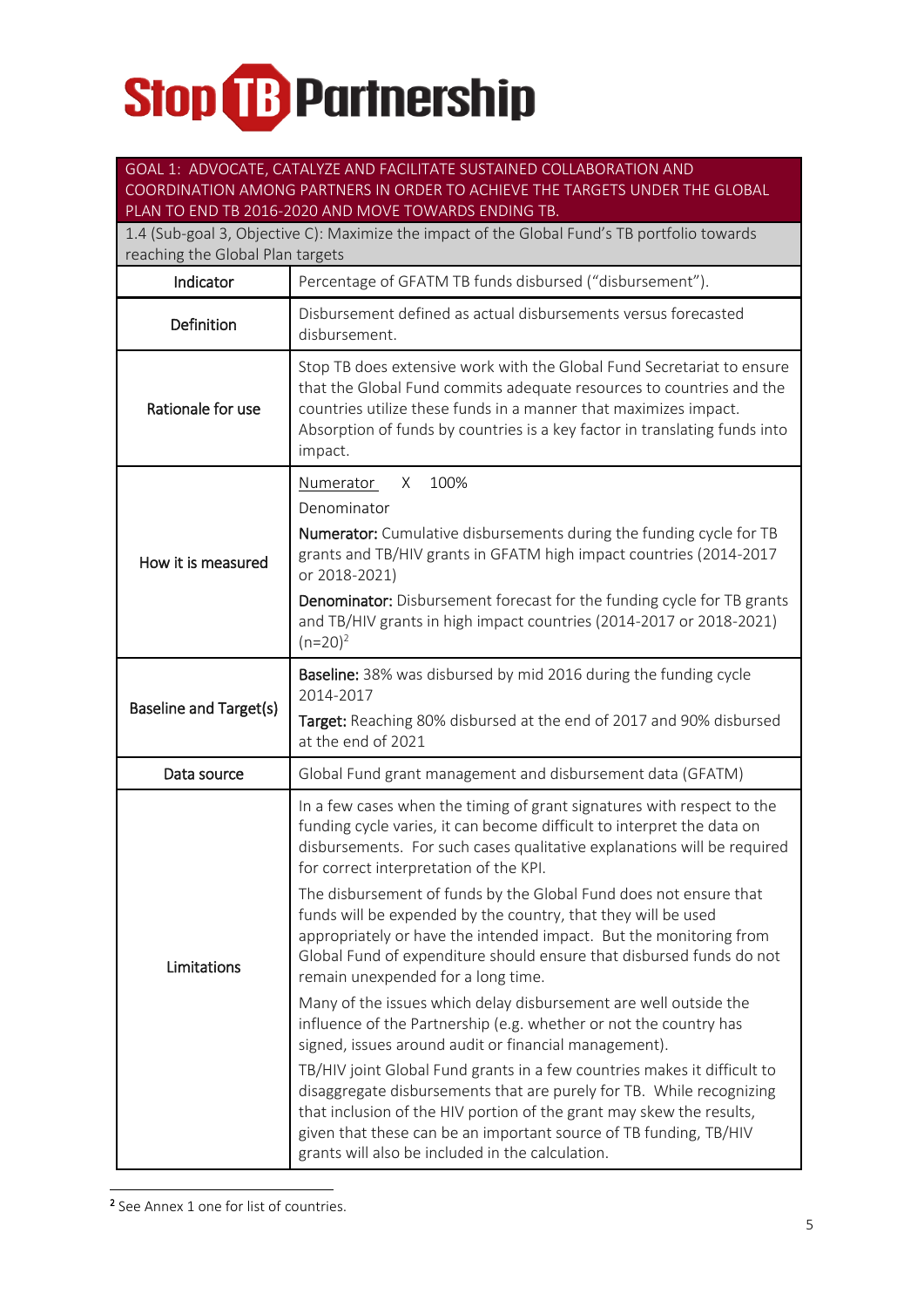#### GOAL 2: SUPPORT THE DEVELOPMENT, REPLICATION AND SCALE-UP OF INNOVATIVE APPROACHES (INCLUDING IN THE ROLL-OUT OF NEW TOOLS) TO OVERCOME SYSTEMIC BARRIERS IN THE FIGHT AGAINST TB

| 2.1 (Objective A): Promote innovation in TB service delivery and new tools through TB REACH<br>and other initiatives. |                                                                                                                                                                                                                                                                                         |  |
|-----------------------------------------------------------------------------------------------------------------------|-----------------------------------------------------------------------------------------------------------------------------------------------------------------------------------------------------------------------------------------------------------------------------------------|--|
| Indicator                                                                                                             | Percentage of funding available for TB research and development (R&D)<br>versus identified need ("R&D funding")                                                                                                                                                                         |  |
| Definition                                                                                                            | The overall funding need for new tools is defined in the Global Plan to End<br>TB 2016-2020. The funding available is calculated through an R&D<br>Funding Annual Report.                                                                                                               |  |
| Rationale for use                                                                                                     | This indicator measures the success of advocacy efforts for R&D funding.<br>Development of new tools is critical to "bend the curve" and achieve the<br>targets as set out in the End TB Strategy. This will require significant<br>investment as defined in the Global Plan to End TB. |  |
|                                                                                                                       | 100%<br>Numerator<br>X                                                                                                                                                                                                                                                                  |  |
| How it is measured <sup>3</sup>                                                                                       | Denominator                                                                                                                                                                                                                                                                             |  |
|                                                                                                                       | <b>Numerator:</b> Funding available for TB R&D                                                                                                                                                                                                                                          |  |
|                                                                                                                       | <b>Denominator:</b> Funding needed for TB R&D per year as defined in the<br>Global Plan to End TB 2016-2020                                                                                                                                                                             |  |
|                                                                                                                       | <b>Baseline:</b> 2014 (674 million)                                                                                                                                                                                                                                                     |  |
| <b>Baseline and</b><br>Target(s) <sup>4</sup>                                                                         | Targets: 2017 (increase annual funding to 75%*); 2018 (increase annual<br>funding to 100%*); 2019 (exceed annual funding by 25%*); 2020 (exceed<br>annual funding by 50%*)                                                                                                              |  |
|                                                                                                                       | *% of US\$ 1.8 billion annualized need as per the Global Plan                                                                                                                                                                                                                           |  |
|                                                                                                                       | For "funding available" - R&D funding annual report.                                                                                                                                                                                                                                    |  |
| Data source                                                                                                           | For identified need - Global Plan to End TB 2016-2020 (table 7.5, page<br>111)                                                                                                                                                                                                          |  |
| Limitations                                                                                                           | Although R&D is a critical element of the End TB strategy, the Secretariat<br>has limited impact on global R&D funding for TB. The funding of                                                                                                                                           |  |
|                                                                                                                       | Secretariat activities does not allow for the development, launch and roll-<br>out of a global advocacy campaign on R&D development for TB.                                                                                                                                             |  |
|                                                                                                                       |                                                                                                                                                                                                                                                                                         |  |

 $\overline{a}$ 

<sup>&</sup>lt;sup>3</sup> The measurement excludes roll-out costs.

<sup>4</sup> Targets were set by the Stop TB Partnership Research Working Groups.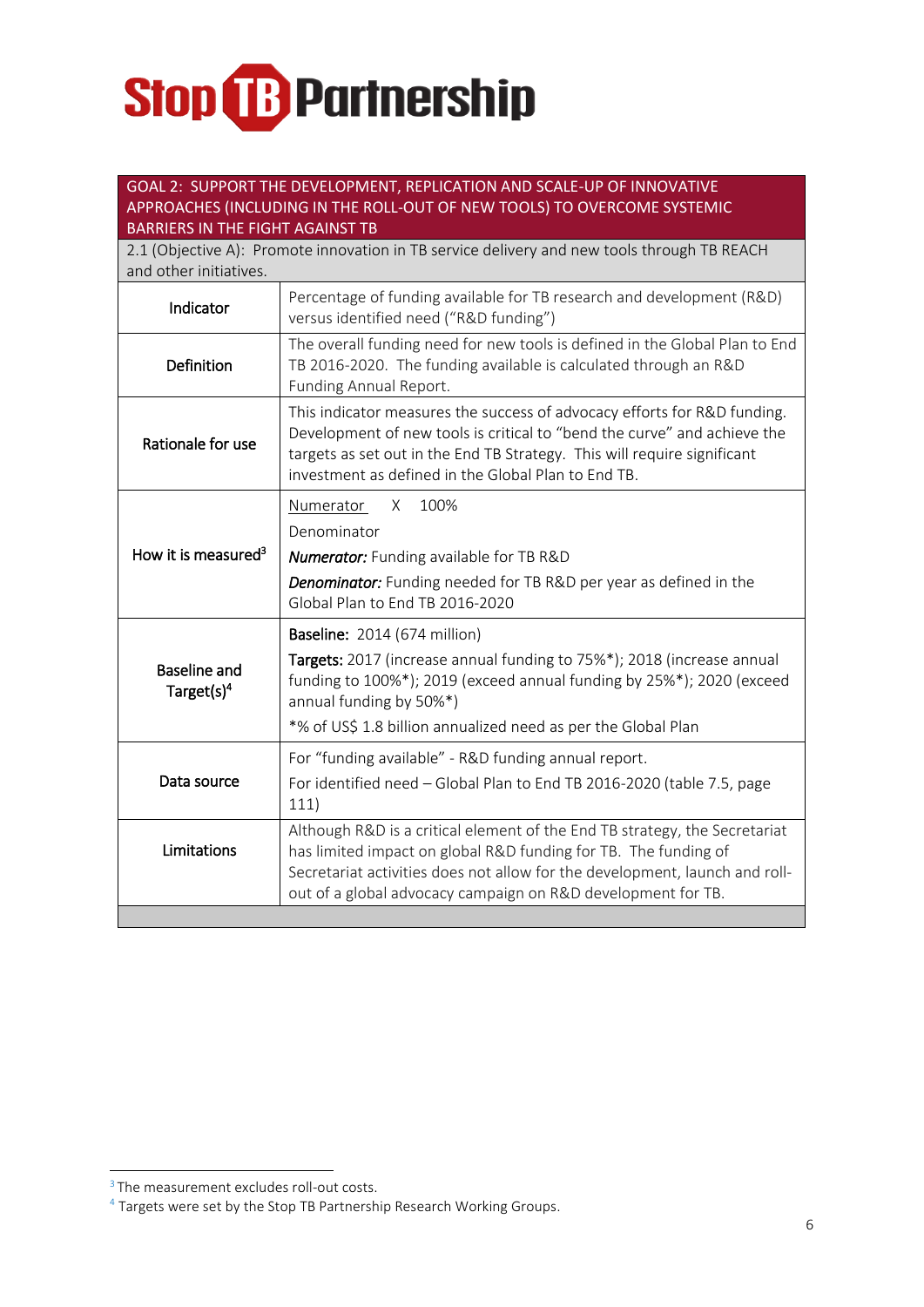### GOAL 2: SUPPORT THE DEVELOPMENT, REPLICATION AND SCALE-UP OF INNOVATIVE APPROACHES (INCLUDING IN THE ROLL-OUT OF NEW TOOLS) TO OVERCOME SYSTEMIC BARRIERS IN THE FIGHT AGAINST TB

| 2.2 (Objective A): Promote innovation in TB service delivery and new tools through TB REACH<br>and other initiatives. |                                                                                                                                                                                                                                                                                                                                                                                                                                                                                                                                                                                                                                                                                                                                |  |
|-----------------------------------------------------------------------------------------------------------------------|--------------------------------------------------------------------------------------------------------------------------------------------------------------------------------------------------------------------------------------------------------------------------------------------------------------------------------------------------------------------------------------------------------------------------------------------------------------------------------------------------------------------------------------------------------------------------------------------------------------------------------------------------------------------------------------------------------------------------------|--|
| Indicator                                                                                                             | Percentage of TB REACH supported projects demonstrating an increase in<br>case detection and/or improved treatment outcomes ("improved service<br>delivery").                                                                                                                                                                                                                                                                                                                                                                                                                                                                                                                                                                  |  |
| Definition                                                                                                            | An increase is defined identification of additional TB cases and/or<br>improved treatment outcomes versus during the baseline period.                                                                                                                                                                                                                                                                                                                                                                                                                                                                                                                                                                                          |  |
| Rationale for use                                                                                                     | This measure enables the Secretariat to determine whether innovative<br>projects funded by TB REACH contribute to strengthening TB service<br>delivery as measured through the identification of additional TB cases and<br>improved treatment outcomes. In addition, TB REACH projects are<br>evaluated using a robust standardized methodology, with various<br>measures taken to ensure data quality and assess attribution (e.g.<br>intervention areas are compared with control area and adjustments made<br>for secular trends, where appropriate).                                                                                                                                                                      |  |
| How it is measured                                                                                                    | 100%<br>Numerator<br>Х.<br>Denominator<br><b>Numerator:</b> Number of TB REACH projects funded between 2017-2020<br>that succeed in identifying additional TB cases and/or improved<br>treatment outcomes than during the baseline period (country specific)<br>Denominator: Number of TB REACH projects funded between 2017-2020                                                                                                                                                                                                                                                                                                                                                                                              |  |
| <b>Baseline and</b><br>Target(s)                                                                                      | Baseline: 0<br>Target: 2020 (80%)                                                                                                                                                                                                                                                                                                                                                                                                                                                                                                                                                                                                                                                                                              |  |
| Data source                                                                                                           | Project reports from each TB REACH funding Waves 5 and 6 using<br>validated data by external M&E.                                                                                                                                                                                                                                                                                                                                                                                                                                                                                                                                                                                                                              |  |
| Limitations                                                                                                           | Initial funding for Wave 5 will be made in Q1 2017. Due to the timing of<br>the TB REACH funding and evaluation periods this indicator cannot be<br>reported on annually, but only after the evaluation of the respective<br>waves of TB REACH projects are completed and all data have been<br>validated (on average 18 months from baseline data collection to final<br>validated report). Data availability cannot be predicted or linked to<br>calendar years or board meetings. It is likely that only 2 complete<br>measurements (for Wave 5 and Wave 6) will happen during the 2017-<br>2020 period. However, interim reports from ongoing grants can be<br>provided after at least 6 months of project implementation. |  |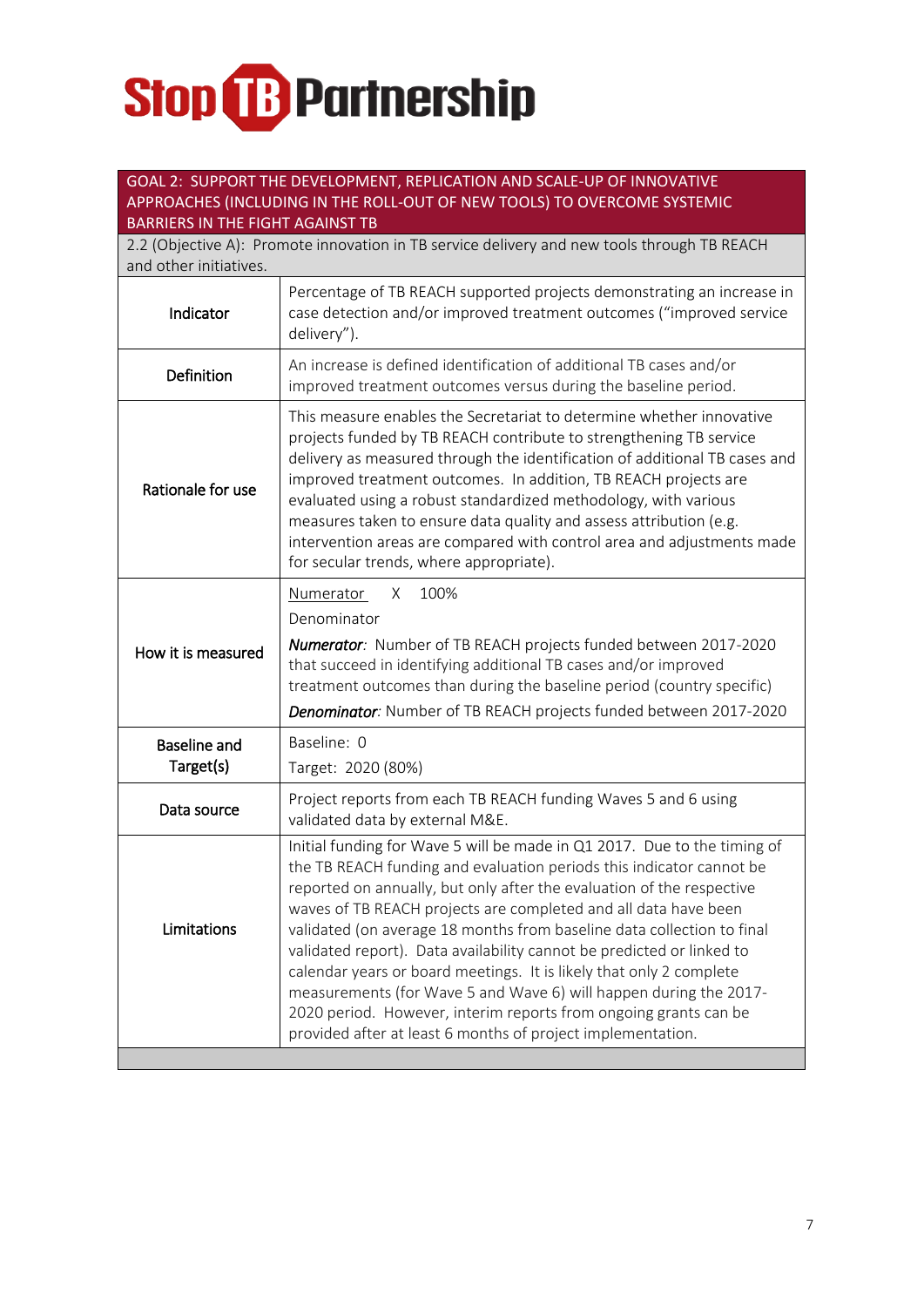### GOAL 2: SUPPORT THE DEVELOPMENT, REPLICATION AND SCALE-UP OF INNOVATIVE APPROACHES (INCLUDING IN THE ROLL-OUT OF NEW TOOLS) TO OVERCOME SYSTEMIC BARRIERS IN THE FIGHT AGAINST TB

2.3 (Objective B): Generate evidence based practice and knowledge sharing around the implementation of innovative approaches in TB care delivery and the roll-out of new tools.

| Indicator           | Percentage of relevant WHO policy guidance referencing TB REACH<br>supported projects ("policy influence").                                                                                                                                                                                                                                                                                                                                                                                                                                                                              |
|---------------------|------------------------------------------------------------------------------------------------------------------------------------------------------------------------------------------------------------------------------------------------------------------------------------------------------------------------------------------------------------------------------------------------------------------------------------------------------------------------------------------------------------------------------------------------------------------------------------------|
| <b>Definition</b>   | Contribution to advancing policy defined by references to TB REACH<br>supported projects or articles in WHO policy guidance documents and/or<br>TB REACH participation in policy development and meetings.                                                                                                                                                                                                                                                                                                                                                                               |
| Rationale for use   | WHO guidance shapes national TB policy and guidelines as well as donor<br>policies and funding priorities. Influencing WHO policy guidance thus can<br>have broad impacts on the uptake and funding of effective innovative<br>approaches piloted by TB REACH at the country level.                                                                                                                                                                                                                                                                                                      |
| How it is measured  | Percentage of relevant WHO policy guidance documents that refer to<br>evidence generated through TB REACH, as compared with 2015 baseline.<br>Measured by direct citations to articles related to TB REACH supported<br>projects and/or TB REACH participation in the policy development and<br>review meetings.                                                                                                                                                                                                                                                                         |
| <b>Baseline and</b> | Baseline: 2010-15 (17%) (n=17)                                                                                                                                                                                                                                                                                                                                                                                                                                                                                                                                                           |
| Target(s)           | Target: 2016-2020 (50%)                                                                                                                                                                                                                                                                                                                                                                                                                                                                                                                                                                  |
| Data source         | WHO TB policy guidance documents (WHO)                                                                                                                                                                                                                                                                                                                                                                                                                                                                                                                                                   |
| Limitations         | TB REACH may generate evidence which influences WHO policy<br>development, but which is not referenced as such. Given the limited<br>number of policy guidance documents released by WHO each year, this<br>indicator may also have limited data points for input. Also, as TB REACH<br>does not support randomized clinical trials, it is less likely TB REACH would<br>be cited directly in WHO guidelines or graded evidence. Consideration<br>must also be given to the time between the publication of results and the<br>generation of WHO policy, which can often be significant. |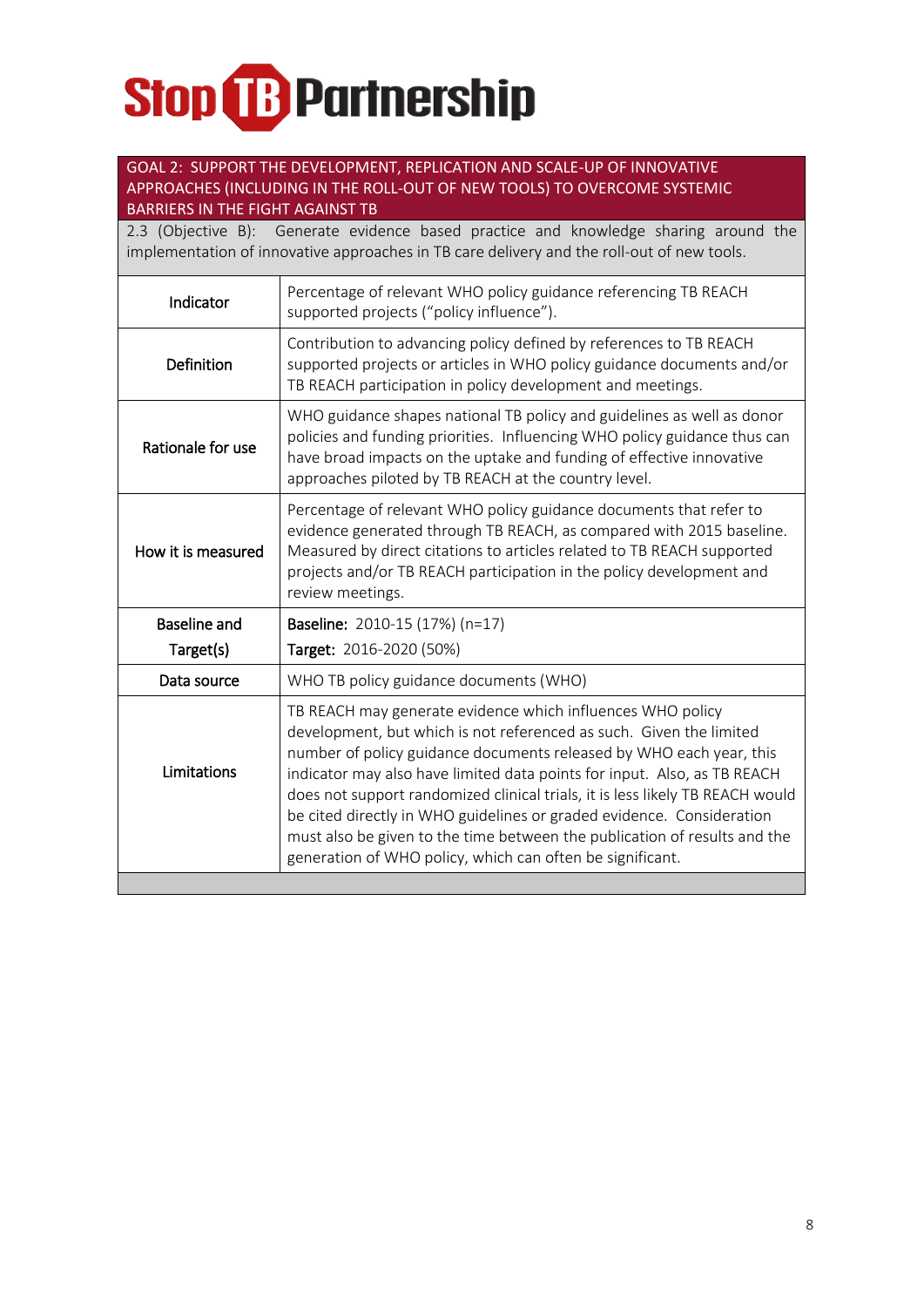### GOAL 2: SUPPORT THE DEVELOPMENT, REPLICATION AND SCALE-UP OF INNOVATIVE APPROACHES (INCLUDING IN THE ROLL-OUT OF NEW TOOLS) TO OVERCOME SYSTEMIC

BARRIERS IN THE FIGHT AGAINST TB 2.4 (Objective C): Support the adoption and scale-up of effective, innovative approaches from TB REACH and other initiatives by mobilizing domestic and/or external funding. Indicator Percentage of approaches funded by TB REACH that are part of national plans and/or are being scaled up ("scale up of TB REACH approaches"). Definition "Scale up" defined as included in national plans and/or are being scaled up through domestic or external funding such as the Global Fund. Rationale for use Provides a direct measure of approaches funded by TB REACH that are being incorporated into national strategic plans and/or being scaled up through the domestic or other external funding (non-TB REACH). Active collaboration with the Global Fund is already initiated to formalize this process, How it is measured Numerator X 100% Denominator *Numerator:* Approaches funded by TB REACH are part of national plans and/or being scaled up through domestic and/or or external funding *Denominator:* All approaches funded by TB REACH Baselines and Target(s) Baseline: 2010-2015 (21%) Target: 2016-2020 (33%) Data source Grantee reports, NSPs and Global Fund concept notes/applications

| Limitations | This does not capture the quality or effectiveness of the approaches/<br>programmes being scaled up or other factors (e.g. political influence) that<br>may impact national decisions to scale up. It also may or may not capture<br>TB REACH approaches that are adopted or being scaled up in countries<br>that have not been funded by TB REACH. Also, given that the purpose of<br>TB REACH is to innovate, not all approaches will be successful or merit<br>national scale up, hence the target of 33% (or one-third) - this is an<br>increase on the approximately 20% which were scaled-up from Waves 1-<br>4. This indicator will often come with some delay as even successful<br>approaches take some time to be incorporated into national plans or<br>other funding. |
|-------------|-----------------------------------------------------------------------------------------------------------------------------------------------------------------------------------------------------------------------------------------------------------------------------------------------------------------------------------------------------------------------------------------------------------------------------------------------------------------------------------------------------------------------------------------------------------------------------------------------------------------------------------------------------------------------------------------------------------------------------------------------------------------------------------|
|-------------|-----------------------------------------------------------------------------------------------------------------------------------------------------------------------------------------------------------------------------------------------------------------------------------------------------------------------------------------------------------------------------------------------------------------------------------------------------------------------------------------------------------------------------------------------------------------------------------------------------------------------------------------------------------------------------------------------------------------------------------------------------------------------------------|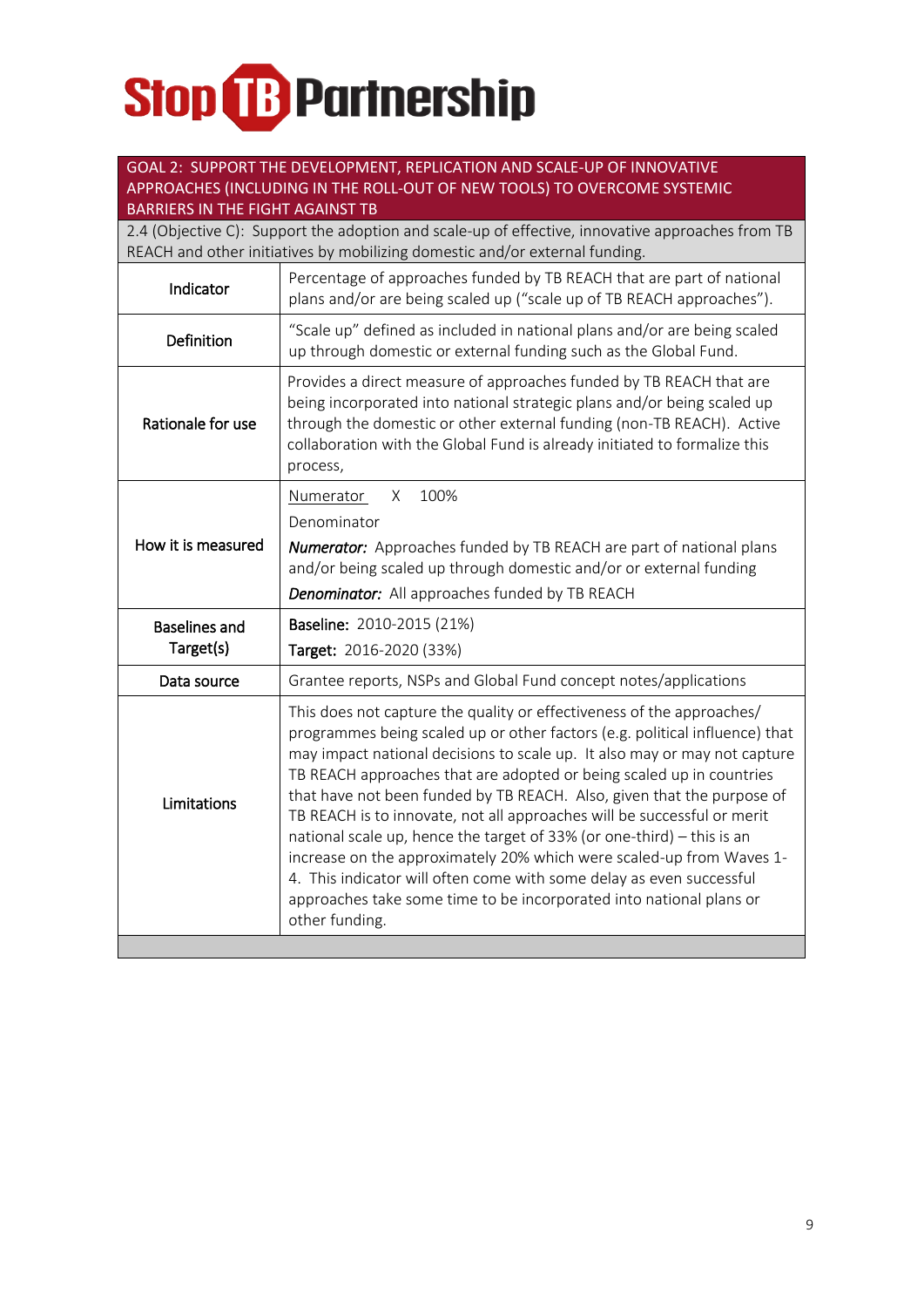### GOAL 3: FACILITATE WORLDWIDE, EQUITABLE ACCESS TO TB MEDICINES AND DIAGNOSTICS INCLUDING NEW TOOLS, ACROSS SECTORS

3.1 (Objective A): Manage and coordinate market activities across all stakeholders for the full portfolio of TB medicines, regimens and diagnostics

| Indicator           | Number of GDF TB market roadmaps endorsed by stakeholders ("market<br>coordination").                                                                                                                                                                                                                                                                                |
|---------------------|----------------------------------------------------------------------------------------------------------------------------------------------------------------------------------------------------------------------------------------------------------------------------------------------------------------------------------------------------------------------|
| Definition          | Market roadmaps are brief documents that describe market inefficiencies<br>as well as agreed-upon objectives, interventions, and targets. Market<br>roadmaps will be developed in consistent formats for specific products or<br>for cross-cutting initiatives.                                                                                                      |
| Rationale for use   | Stakeholder endorsement demonstrates recognition of GDF's thought<br>leadership and coordination role with regard to market activities.<br>Coordination of stakeholders should ensure all stakeholders are working<br>toward common goals and should minimize duplication of effort.                                                                                 |
|                     | Stakeholders include those organizations who are members in the GDF TB<br>Procurement and Market-Shaping Working Group.                                                                                                                                                                                                                                              |
| How it is measured  | Roadmaps will be developed for a sub-set of GDF products or initiatives<br>"as tracers" for overall performance. Roadmaps may not be drug specific.<br>For example, the first coordinated activity will likely be to agree on and<br>implement a prioritization scheme to send the right signals to suppliers<br>on the medicines, formulations of highest priority. |
|                     | <b>Endorsement</b> will be measured by formal sign off for roadmaps, as noted<br>in meeting minutes, by the GDF TB Procurement and Market-Shaping<br>Working Group.                                                                                                                                                                                                  |
| <b>Baseline and</b> | <b>Baseline: 2015 (0)</b>                                                                                                                                                                                                                                                                                                                                            |
| Target(s)           | Targets (cumulative): 2016 (1); 2017 (3); 2018 (4); 2019 (5); 2020 (6)                                                                                                                                                                                                                                                                                               |
|                     | GDF Order Management System data                                                                                                                                                                                                                                                                                                                                     |
| Data source         | Market data from non-GDF sources                                                                                                                                                                                                                                                                                                                                     |
|                     | Published papers and reports                                                                                                                                                                                                                                                                                                                                         |
| Limitations         | Stakeholder endorsement may not preclude key actors from continuing<br>to operate or make decisions based on their own institutional interests in<br>a manner that is inconsistent with stakeholder consensus or in a manner<br>that duplicates efforts.                                                                                                             |
|                     |                                                                                                                                                                                                                                                                                                                                                                      |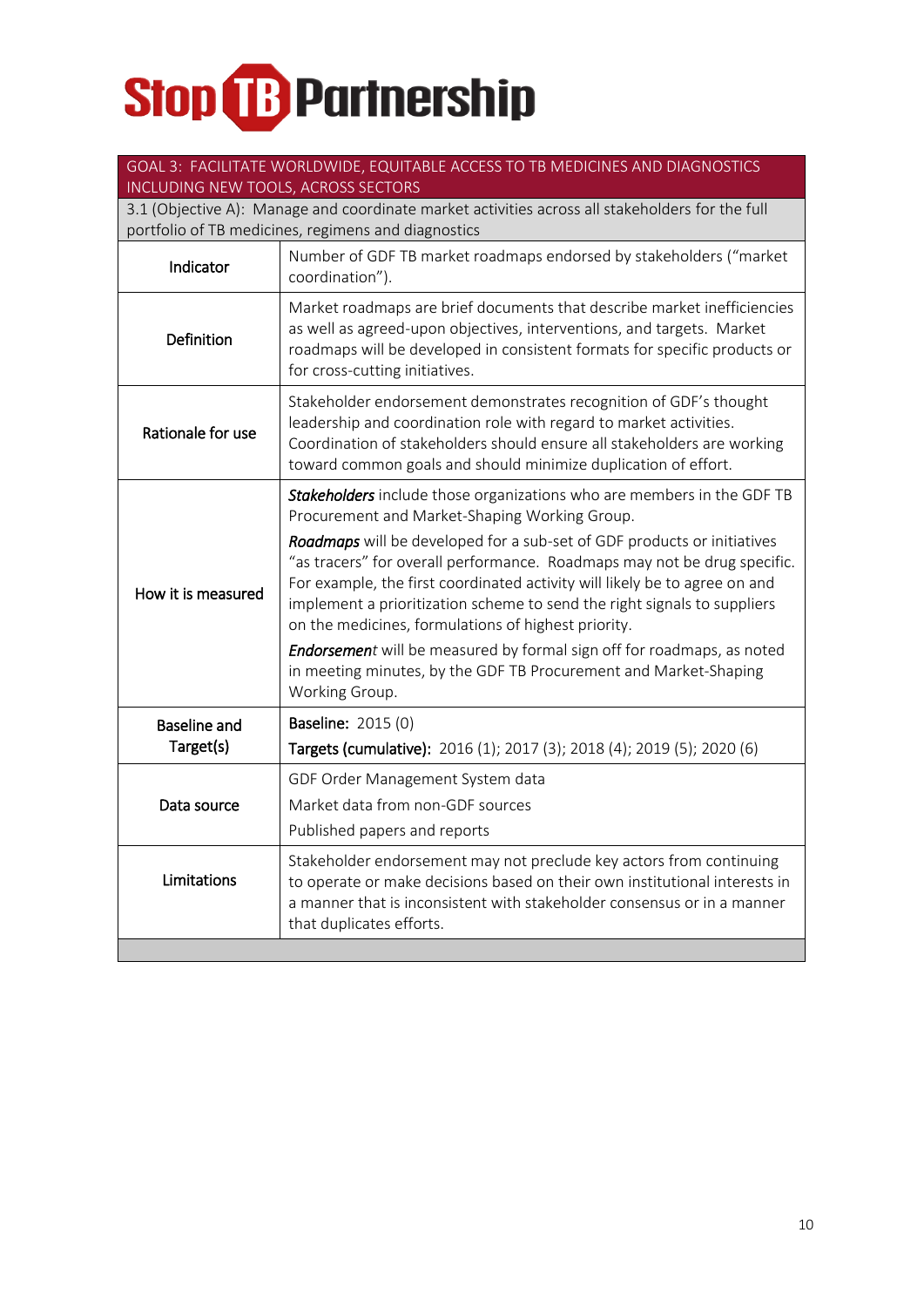|                                                                                              | GOAL 3: FACILITATE WORLDWIDE, EQUITABLE ACCESS TO TB MEDICINES AND DIAGNOSTICS<br>INCLUDING NEW TOOLS, ACROSS PUBLIC AND PRIVATE SECTORS                                                                                                                                                                                                                                                                                                                                |  |  |
|----------------------------------------------------------------------------------------------|-------------------------------------------------------------------------------------------------------------------------------------------------------------------------------------------------------------------------------------------------------------------------------------------------------------------------------------------------------------------------------------------------------------------------------------------------------------------------|--|--|
| 3.2 (Objective B): Develop state of the art business intelligence and data driven approaches |                                                                                                                                                                                                                                                                                                                                                                                                                                                                         |  |  |
| through early adoption of cutting edge technology                                            |                                                                                                                                                                                                                                                                                                                                                                                                                                                                         |  |  |
| Indicator                                                                                    | Percentage of tracer medicines with accurate demand forecasts<br>("forecast accuracy")                                                                                                                                                                                                                                                                                                                                                                                  |  |  |
| <b>Definition</b>                                                                            | Demand forecasts are defined as annual forecasts provided to suppliers<br>during the tender process. Accuracy is defined as order volumes placed<br>with suppliers that are at least 80% of the annual forecasted volumes for<br>the one-year tender period. Based on current use and latest WHO<br>treatment guidelines the tracer list consists of medicines used in<br>treatment of multi-drug resistant tuberculosis (MDR-TB). The current<br>tracer list includes: |  |  |
|                                                                                              | Cycloserine and kanamycin (declining stage of product life cycle);<br>protionamide and levofloxacin (mature stage of product life cycle); and<br>clofazimine and linezolid (growth stage of product life cycle).<br>The tracer medicines list may be reassessed, as needed, due to rapid<br>changes in the evidence for TB treatment efficacy and introduction of<br>new medicines and their combinations to treatment.                                                 |  |  |
| Rationale for use                                                                            | Reliable forecasts are a key business intelligence tool for market shaping<br>as they enable matching of supply and demand, and drive industry's<br>investment decisions and production planning.                                                                                                                                                                                                                                                                       |  |  |
|                                                                                              | Second line drugs have been chosen as tracers because these markets are<br>particularly fragile and thus accuracy of forecasting is particularly critical.                                                                                                                                                                                                                                                                                                              |  |  |
| How it is measured                                                                           | Annual review of forecast volumes versus actual order volumes placed<br>with suppliers for a sub-set of GDF medicines "as tracers" for overall<br>performance.                                                                                                                                                                                                                                                                                                          |  |  |
| <b>Baseline and</b>                                                                          | <b>Baseline: 2015: 75%</b>                                                                                                                                                                                                                                                                                                                                                                                                                                              |  |  |
| Target(s)                                                                                    | Targets: 2016 (75%) 2017 (75%), 2018 (65%), 2019 (65%), 2020 (65%)                                                                                                                                                                                                                                                                                                                                                                                                      |  |  |
|                                                                                              | GDF forecasts provided with Intention to Bid documents during the<br>tender process.                                                                                                                                                                                                                                                                                                                                                                                    |  |  |
| Data source                                                                                  | Procurement Agent data on actual order volumes placed with suppliers.                                                                                                                                                                                                                                                                                                                                                                                                   |  |  |
|                                                                                              | The GDF Order Management System (OMS) data.                                                                                                                                                                                                                                                                                                                                                                                                                             |  |  |
| Limitations                                                                                  | See note above on potential need to revise list of tracer medicines based<br>on new guidelines.                                                                                                                                                                                                                                                                                                                                                                         |  |  |
|                                                                                              | GDF currently has insufficient advance intelligence on development or<br>revision of WHO guidelines to adjust annual forecasts, accordingly.<br>Similarly, GDF currently has no access to national TB strategic plans or<br>progress against these plans (e.g., enrollment, attrition, etc.). Intelligence<br>on WHO guidelines changes and country adoption of these changes is<br>critical to developing accurate demand forecasts.                                   |  |  |
|                                                                                              | Many Global Fund projects procure based upon cohort forecasting and<br>funds disbursement, rather than real demand. In the context of changing<br>guidelines, NTPs who continue the practice of placing orders 2-3 years in<br>advance will surely cancel orders as they shift patients to new regimens.                                                                                                                                                                |  |  |
|                                                                                              |                                                                                                                                                                                                                                                                                                                                                                                                                                                                         |  |  |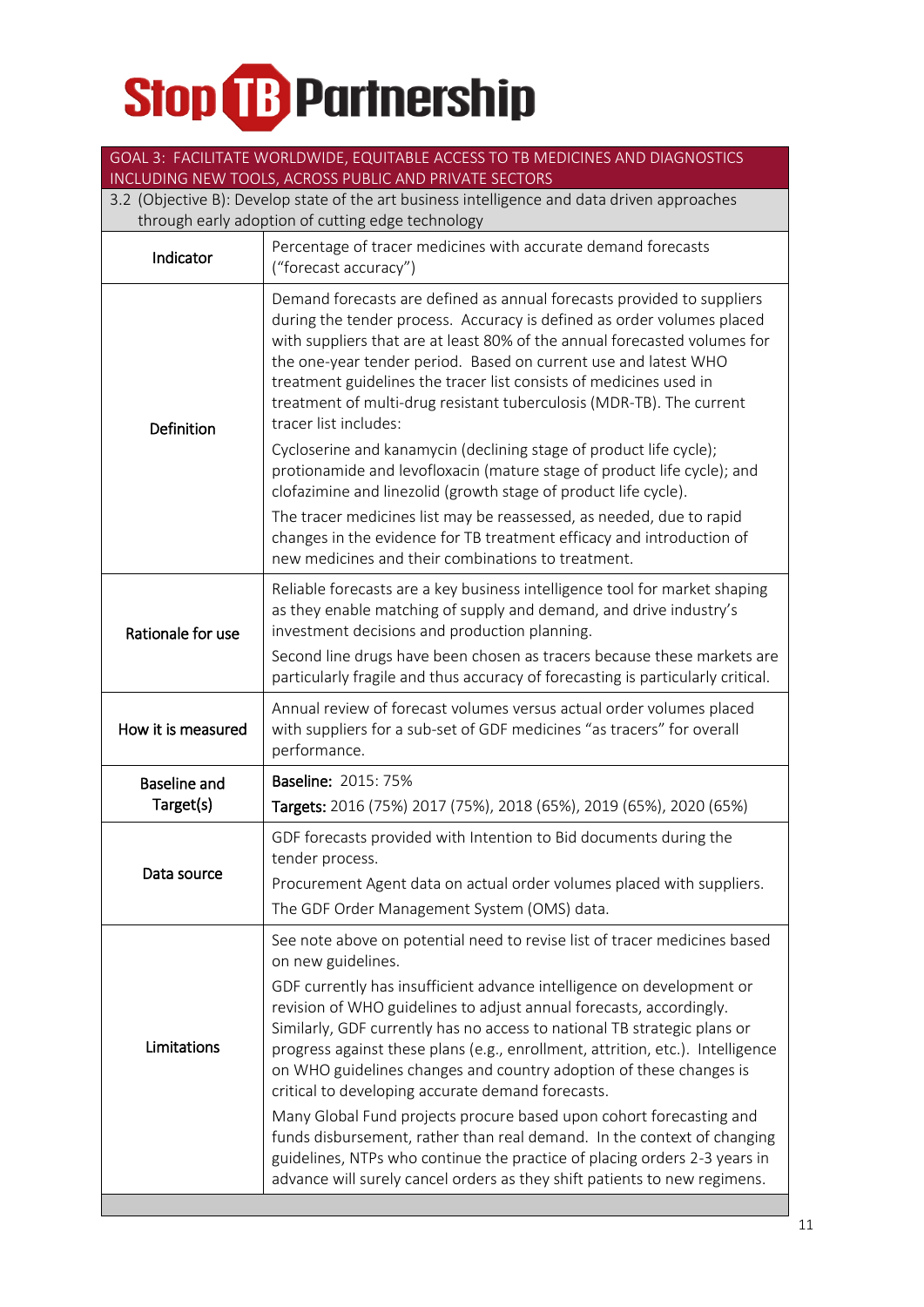| GOAL 3: FACILITATE WORLDWIDE, EQUITABLE ACCESS TO TB MEDICINES AND DIAGNOSTICS<br>INCLUDING NEW TOOLS, ACROSS SECTORS               |                                                                                                                                                                                                                                                                                                                                                                                             |  |
|-------------------------------------------------------------------------------------------------------------------------------------|---------------------------------------------------------------------------------------------------------------------------------------------------------------------------------------------------------------------------------------------------------------------------------------------------------------------------------------------------------------------------------------------|--|
| 3.3 (Objective C): Undertake strategic procurement and executive innovative logistics solutions<br>for TB medicines and diagnostics |                                                                                                                                                                                                                                                                                                                                                                                             |  |
| Indicator                                                                                                                           | Percentage of On-Time In-Full (OTIF) deliveries for second-line drugs<br>(SLDs) ("delivery performance").                                                                                                                                                                                                                                                                                   |  |
| Definition                                                                                                                          | OTIF measures the success at delivering exactly what the customer<br>ordered in the time it was supposed to be delivered. It measures<br>whether the supply chain was able to deliver the expected product<br>(reference and quality) in the quantity ordered by the customer at the<br>expected time.                                                                                      |  |
| Rationale for use                                                                                                                   | OTIF is the industry standard for measurement of delivery performance<br>and is the key indicator used by the Global Fund to monitor its<br>performance. As per the StopTB/GDF-Global Fund MoU, the two parties<br>agreed to align on key indicators.<br>SLDs chosen given the long lead times and challenges with co-packing<br>multiple orders for multiple drugs into a single shipment. |  |
| How it is measured                                                                                                                  | OTIF is expressed as a percentage:<br>% OTIF = % of all deliveries made OTIF =<br>(# OTIF deliveries ÷ total # deliveries) x 100<br>This will be measured for all second line drugs.                                                                                                                                                                                                        |  |
| <b>Baseline and</b><br>Target(s)                                                                                                    | <b>Baseline: 2015 (75%)</b><br>Targets: 2016 (75%); 2017 (75%); 2018 (75%); 2019 (75%); 2020 (75%)                                                                                                                                                                                                                                                                                          |  |
| Data source                                                                                                                         | GDF Order management system data                                                                                                                                                                                                                                                                                                                                                            |  |
| Limitations                                                                                                                         | OTIF measures supply-side performance only (GDF, supplier,<br>procurement agent) but does not measure demand-side performance<br>(e.g., buyer quantification and volumes ordered).                                                                                                                                                                                                          |  |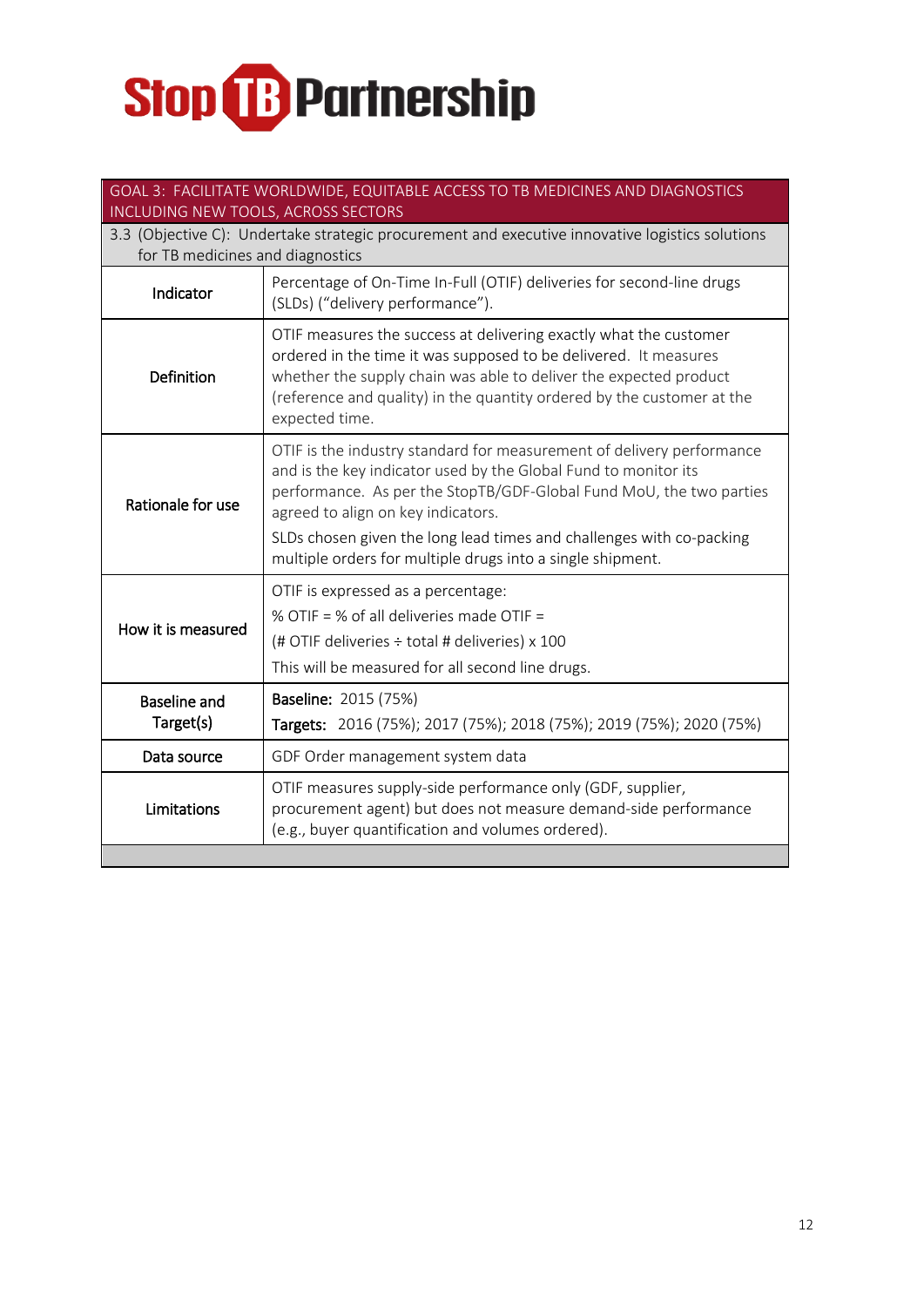#### GOAL 3: FACILITATE WORLDWIDE, EQUITABLE ACCESS TO TB MEDICINES AND DIAGNOSTICS INCLUDING NEW TOOLS, ACROSS SECTORS

| 3.4 (Objective C): Accelerate the uptake of new medicines, regimens, and diagnostics using the<br>GDF "launch pad" in close collaboration with TB REACH and Stop TB Partnerships Working<br>Groups on new TB medicines |                                                                                                                                                                                                                                                                                                                                                                                                                                                                                                                                                                                                                                                                                                                                                                                                                                                                                               |  |
|------------------------------------------------------------------------------------------------------------------------------------------------------------------------------------------------------------------------|-----------------------------------------------------------------------------------------------------------------------------------------------------------------------------------------------------------------------------------------------------------------------------------------------------------------------------------------------------------------------------------------------------------------------------------------------------------------------------------------------------------------------------------------------------------------------------------------------------------------------------------------------------------------------------------------------------------------------------------------------------------------------------------------------------------------------------------------------------------------------------------------------|--|
| Indicator                                                                                                                                                                                                              | Country uptake of bedaquiline, delamanid (DLM), and new pediatric<br>formulations, ("uptake").                                                                                                                                                                                                                                                                                                                                                                                                                                                                                                                                                                                                                                                                                                                                                                                                |  |
| Definition                                                                                                                                                                                                             | Uptake is defined as new medicines/regimens introduced in GDF priority<br>countries (26 priority countries for delamanid, 25 bedaquiline and<br>pediatrics via GDF). <sup>5</sup> GDF will also report the volume or estimated<br>number of new treatments supplied to priority countries.                                                                                                                                                                                                                                                                                                                                                                                                                                                                                                                                                                                                    |  |
| Rationale for use                                                                                                                                                                                                      | KPI focuses on GDF role in providing access to new tools to facilitate<br>expedited introduction (medicines, regimens,) as they become<br>available/recommended.                                                                                                                                                                                                                                                                                                                                                                                                                                                                                                                                                                                                                                                                                                                              |  |
| How it is measured                                                                                                                                                                                                     | Indicator would be tracked separately across three areas: pediatric<br>formulations, bedaquiline, and delamanid as a ratio:<br># GDF priority countries that have received new TB medicines / # GDF<br>priority countries. <sup>6</sup><br>GDF will also report the estimated number of new treatments supplied to                                                                                                                                                                                                                                                                                                                                                                                                                                                                                                                                                                            |  |
|                                                                                                                                                                                                                        | countries for bedaquiline and delamanid and the volume of pediatric<br>formulations supplied to countries.                                                                                                                                                                                                                                                                                                                                                                                                                                                                                                                                                                                                                                                                                                                                                                                    |  |
|                                                                                                                                                                                                                        | <b>Baseline</b> (2015):                                                                                                                                                                                                                                                                                                                                                                                                                                                                                                                                                                                                                                                                                                                                                                                                                                                                       |  |
| <b>Baseline and</b>                                                                                                                                                                                                    | Bedaquiline: 11/25; Delamanid: 0/26; Pediatrics 0/25<br>Targets:                                                                                                                                                                                                                                                                                                                                                                                                                                                                                                                                                                                                                                                                                                                                                                                                                              |  |
| Target(s)                                                                                                                                                                                                              | Bedaquiline: 2016 (20/25); 2017-2020 (25/25)                                                                                                                                                                                                                                                                                                                                                                                                                                                                                                                                                                                                                                                                                                                                                                                                                                                  |  |
|                                                                                                                                                                                                                        | Delamanid: 2016 (10/26); 2017(15/26); 2018-2020 (26/26);                                                                                                                                                                                                                                                                                                                                                                                                                                                                                                                                                                                                                                                                                                                                                                                                                                      |  |
|                                                                                                                                                                                                                        | Pediatrics: 2016 (12/25); 2017 (24/25); 2018-2020 (25/25)                                                                                                                                                                                                                                                                                                                                                                                                                                                                                                                                                                                                                                                                                                                                                                                                                                     |  |
| Data source                                                                                                                                                                                                            | The GDF Order Management System data                                                                                                                                                                                                                                                                                                                                                                                                                                                                                                                                                                                                                                                                                                                                                                                                                                                          |  |
| Limitations                                                                                                                                                                                                            | For bedaquiline and delamanid, the denominator may change with<br>changes in Global Fund eligibility. GDF has more in-country influence in<br>formulation changes than new drug or regimen introduction as the latter<br>require national guideline and policy changes typically out of the remit of<br>GDF. GDF currently has insufficient advanced intelligence on WHO<br>guideline changes to prepare suppliers or countries in advance.<br>Bedaquiline and delamanid uptake is back-calculated from procurement<br>data with the assumption that a 6-month purchase is the equivalent of 1<br>patient treatment. If countries treat people with bedaquiline or<br>delamanid for more than 6 months, we will overestimate the number of<br>people treated. Back-calculation of pediatric treatments is not possible<br>and progress will be reported in volumes purchased, not treatments. |  |

<sup>-</sup><sup>5</sup> GDF priority countries: Afghanistan, Bangladesh, Cambodia, Dem Rep Congo, Ethiopia, India, Indonesia, Kazakhstan, Kenya, Kyrgyzstan, Malawi, Mozambique, Myanmar, Nigeria, Pakistan, Philippines, S Africa, S Sudan, Tajikistan, Tanzania, Uganda, Ukraine, Uzbekistan, Viet Nam, Zambia, Zimbabwe.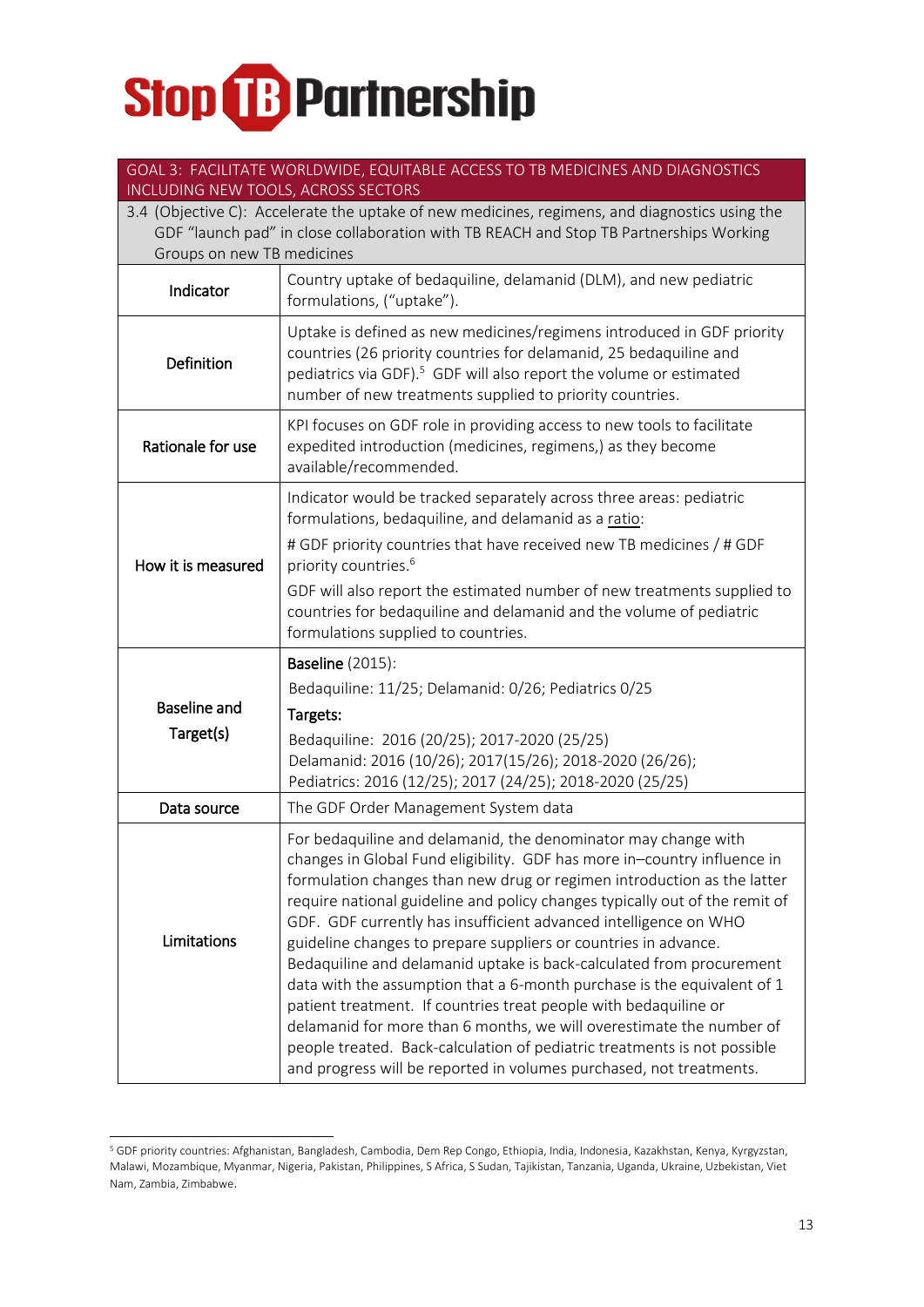|                                   | GOAL 4: ENSURE THE OPTIMAL AND EFFICIENT FUNCTIONING OF THE SECRETARIAT                            |  |
|-----------------------------------|----------------------------------------------------------------------------------------------------|--|
|                                   | 4.1 (Objective A): The Secretariat, well supported by UNOPs, is lean, cost efficient, operates and |  |
| is managed in an effective manner |                                                                                                    |  |
| Indicator                         | Operating costs as share of total expense ("operating efficiency")                                 |  |
|                                   | This indicator measures the percent of total operating costs (UNOPS and                            |  |
| Definition                        | Secretariat) vis-à-vis total expense.                                                              |  |
| Rationale for use                 | This indicator measures how efficiently the organization uses it resources                         |  |
|                                   | to achieve its strategic and programmatic goals and objectives.                                    |  |
|                                   | "Operating costs" defined as total UNOPS costs as well as Secretariat                              |  |
|                                   | fixed and core human resource costs                                                                |  |
|                                   |                                                                                                    |  |
|                                   | Numerator X 100%                                                                                   |  |
|                                   | Denominator                                                                                        |  |
|                                   |                                                                                                    |  |
|                                   | Numerator: PSC, UNOPS, (CMDC and LMDC) and Secretariat fixed and                                   |  |
|                                   | core human resource costs                                                                          |  |
|                                   | Denominator: Total expenditure and disbursements on an annual basis,                               |  |
|                                   | including for GDF, TB REACH, and the Challenge Facility for Civil Society.                         |  |
|                                   |                                                                                                    |  |
| How it is Measured                | PSC (programme support costs)                                                                      |  |
|                                   | CMDC (centrally managed direct costs)                                                              |  |
|                                   | LMDC (locally managed direct costs)                                                                |  |
|                                   | Secretariat fixed costs include rent, utilities, IT, insurance, and phones.                        |  |
|                                   | Cross-cutting positions: 11 staff positions including the Executive Director                       |  |
|                                   | and Deputy Executive Director. These positions are neither programme                               |  |
|                                   | nor project specific, but rather provide broad support across the                                  |  |
|                                   | Secretariat's various programme priorities.                                                        |  |
|                                   |                                                                                                    |  |
|                                   | Operating costs are to be calculated based upon actual expenditures (not                           |  |
|                                   | approved budgets), using year-end expenditure reports.                                             |  |
| <b>Baseline and</b>               | <b>Baseline: 2015 (12%)</b>                                                                        |  |
| Target(s)                         | Target: 2016-2020 (<13%)                                                                           |  |
| Data source                       | Annual work plan and budget (Secretariat)                                                          |  |
|                                   | Although the operating expense ratio provides a general reference point                            |  |
| Limitations                       | for overall efficiency, it does not measure quality or indicate whether the                        |  |
|                                   | Secretariat resources are being managed effectively.                                               |  |
|                                   |                                                                                                    |  |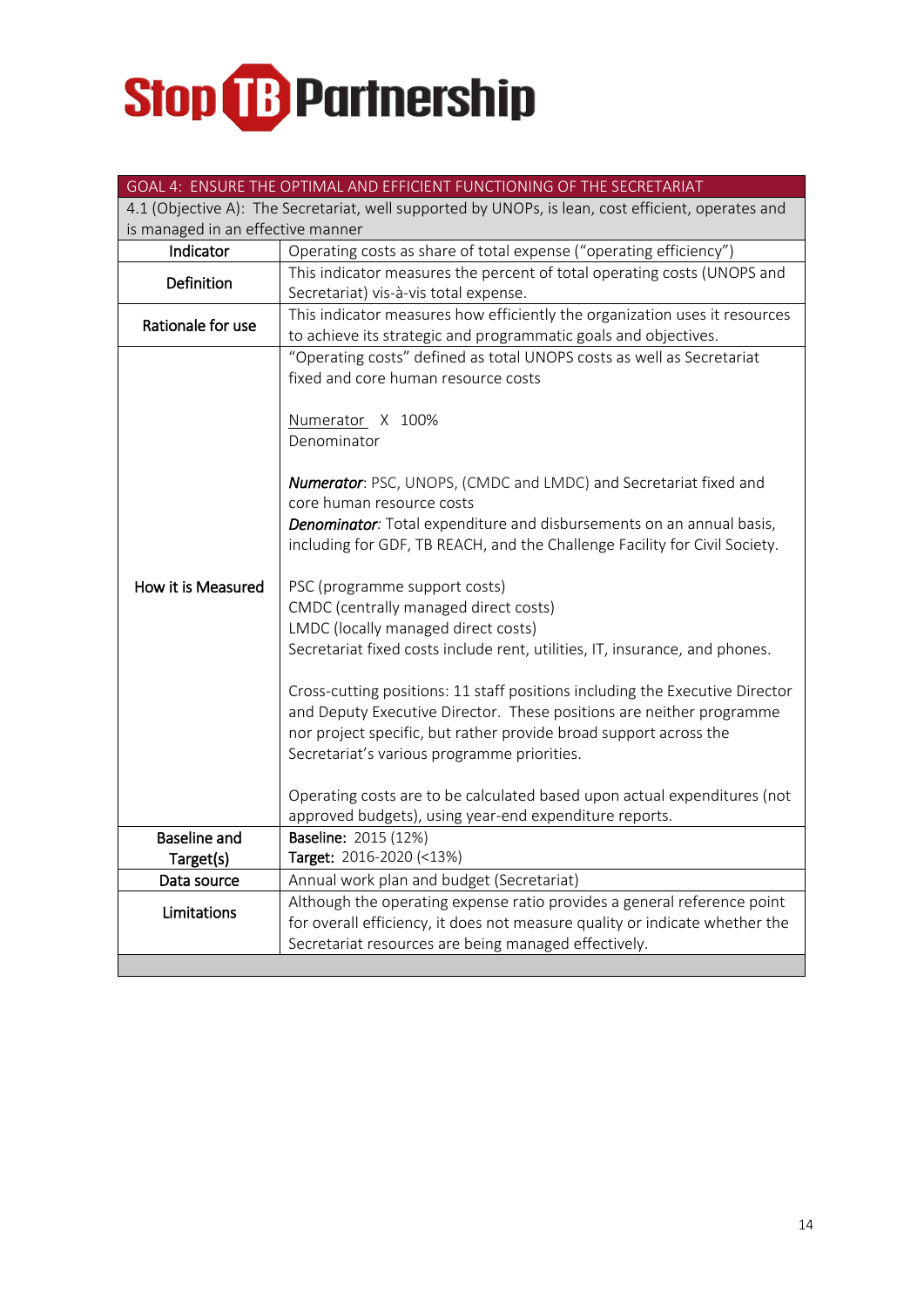| GOAL 4: ENSURE THE OPTIMAL AND EFFICIENT FUNCTIONING OF THE SECRETARIAT                          |                                                                                                                                                                                                                                                                       |  |
|--------------------------------------------------------------------------------------------------|-----------------------------------------------------------------------------------------------------------------------------------------------------------------------------------------------------------------------------------------------------------------------|--|
| 4.2 (Objective B): The Secretariat is adequately staffed, is gender balanced and staff are drawn |                                                                                                                                                                                                                                                                       |  |
| from diverse cultural backgrounds.                                                               |                                                                                                                                                                                                                                                                       |  |
| Indicator                                                                                        | Vacancy rate                                                                                                                                                                                                                                                          |  |
| Definition                                                                                       | Percent of full time positions (FTE) identified in annual work plan that<br>have been not filled in comparison to total FTEs identified as needed in<br>annual work plan.                                                                                             |  |
| Rationale for use                                                                                | Adequate staffing is required to deliver on the goals and objectives of the<br>Stop TB partnership. Staffing levels impact organizational performance<br>and are an important contextual factor when considering progress (or<br>lack thereof) on other KPIs.         |  |
| How it is measured                                                                               | 100%<br>Numerator<br>X<br>Denominator<br><b>Numerator:</b> Number of full time positions (FTE) identified in annual work<br>plan that have not been filled<br><b>Denominator:</b> Number of full time positions (FTE) identified in annual<br>work plan               |  |
| <b>Baseline and</b>                                                                              | <b>Baseline: 2015 (20%)</b>                                                                                                                                                                                                                                           |  |
| Target(s)                                                                                        | Target: 2016-2020 (<7 percent vacancy rate -benchmarked against GAVI)                                                                                                                                                                                                 |  |
| Data source                                                                                      | Annual cumulative expenditure report (Secretariat)                                                                                                                                                                                                                    |  |
| Limitations                                                                                      | The weakness of this measure is that it does not address performance of<br>staff or workload. Also there is a risk that Secretariat may define staffing<br>needs conservatively based upon available funding, rather than staffing<br>needs based upon the work plan. |  |
|                                                                                                  |                                                                                                                                                                                                                                                                       |  |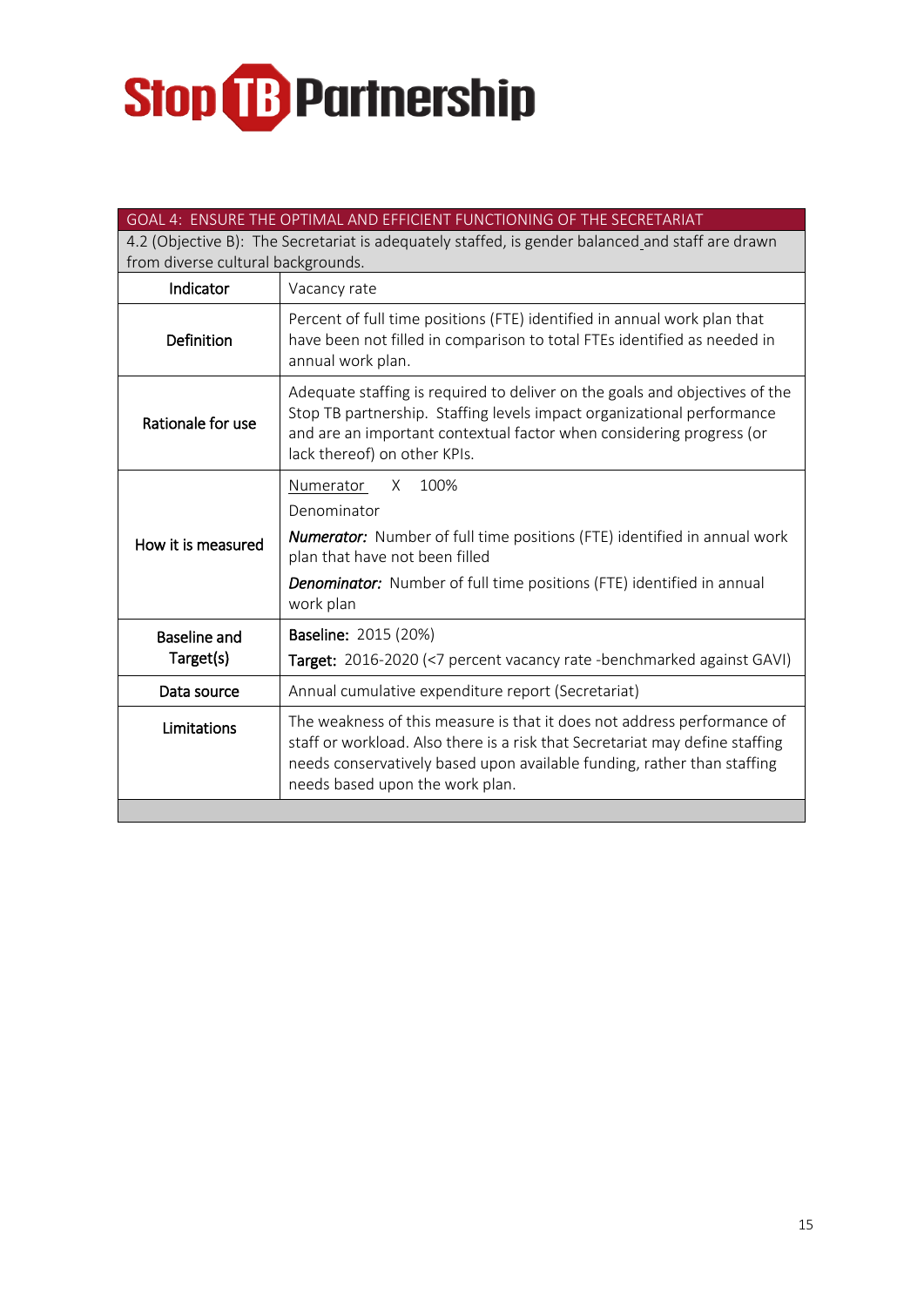| GOAL 4: ENSURE THE OPTIMAL AND EFFICIENT FUNCTIONING OF THE SECRETARIAT                                                                                                                   |                                                                                                                                                                                                                                                                                                                                                                                                                                                                                                                                                                                                 |                                                                                                                                                                                                                                                         |  |
|-------------------------------------------------------------------------------------------------------------------------------------------------------------------------------------------|-------------------------------------------------------------------------------------------------------------------------------------------------------------------------------------------------------------------------------------------------------------------------------------------------------------------------------------------------------------------------------------------------------------------------------------------------------------------------------------------------------------------------------------------------------------------------------------------------|---------------------------------------------------------------------------------------------------------------------------------------------------------------------------------------------------------------------------------------------------------|--|
| 4.3 (Objective C). The Secretariat has systems in place for managing financial resources and risk,<br>is substantially funded through a number of donors committing to multi-year grants. |                                                                                                                                                                                                                                                                                                                                                                                                                                                                                                                                                                                                 |                                                                                                                                                                                                                                                         |  |
| Indicator                                                                                                                                                                                 | Number of donors and flexibility of funding ("donor diversity").                                                                                                                                                                                                                                                                                                                                                                                                                                                                                                                                |                                                                                                                                                                                                                                                         |  |
| <b>Definition</b>                                                                                                                                                                         | Total number of donors that contribute to the Stop TB Partnership<br>Secretariat and percentage of un-earmarked funds.                                                                                                                                                                                                                                                                                                                                                                                                                                                                          |                                                                                                                                                                                                                                                         |  |
| Rationale for use                                                                                                                                                                         | This measure enables the Secretariat to assess whether there is sufficient<br>diversity in its donor base, and whether the proportion of un-earmarked<br>funds is increasing, decreasing, or remaining static over time. Diversity of<br>the donor base is critical for the long-term viability and sustainability of<br>the partnership, as relying heavily on any single donor enhances the<br>financial vulnerability of the partnership. Percentage of funds that are<br>not earmarked gives the partnership the flexibility to fund strategy<br>priorities and develop new business areas. |                                                                                                                                                                                                                                                         |  |
| How it is measured                                                                                                                                                                        | Total number of donors<br>Total number of donors<br>contributing financial resources<br>through the Secretariat                                                                                                                                                                                                                                                                                                                                                                                                                                                                                 | 100%<br>Numerator<br>X<br>Denominator<br>Percent of un-earmarked funds<br><b>Numerator:</b> Amount of funding<br>received by Stop TB Partnership<br>that is not earmarked<br>Denominator: Total amount of<br>funding received by STOP TB<br>Partnership |  |
| <b>Baseline and</b><br>Target(s)                                                                                                                                                          | Baseline: 2015 (11 donors)                                                                                                                                                                                                                                                                                                                                                                                                                                                                                                                                                                      | <b>Baseline: 2015 (5%)</b>                                                                                                                                                                                                                              |  |
|                                                                                                                                                                                           | Target: 2020 (15 donors)                                                                                                                                                                                                                                                                                                                                                                                                                                                                                                                                                                        | Target: 2020 (10%)                                                                                                                                                                                                                                      |  |
| Data source                                                                                                                                                                               | Stop TB donor agreements (Secretariat)                                                                                                                                                                                                                                                                                                                                                                                                                                                                                                                                                          |                                                                                                                                                                                                                                                         |  |
| Limitations                                                                                                                                                                               | This indicator does not provide insights into the relative size of donor<br>contributions or diversity of activities funded by any given donor.                                                                                                                                                                                                                                                                                                                                                                                                                                                 |                                                                                                                                                                                                                                                         |  |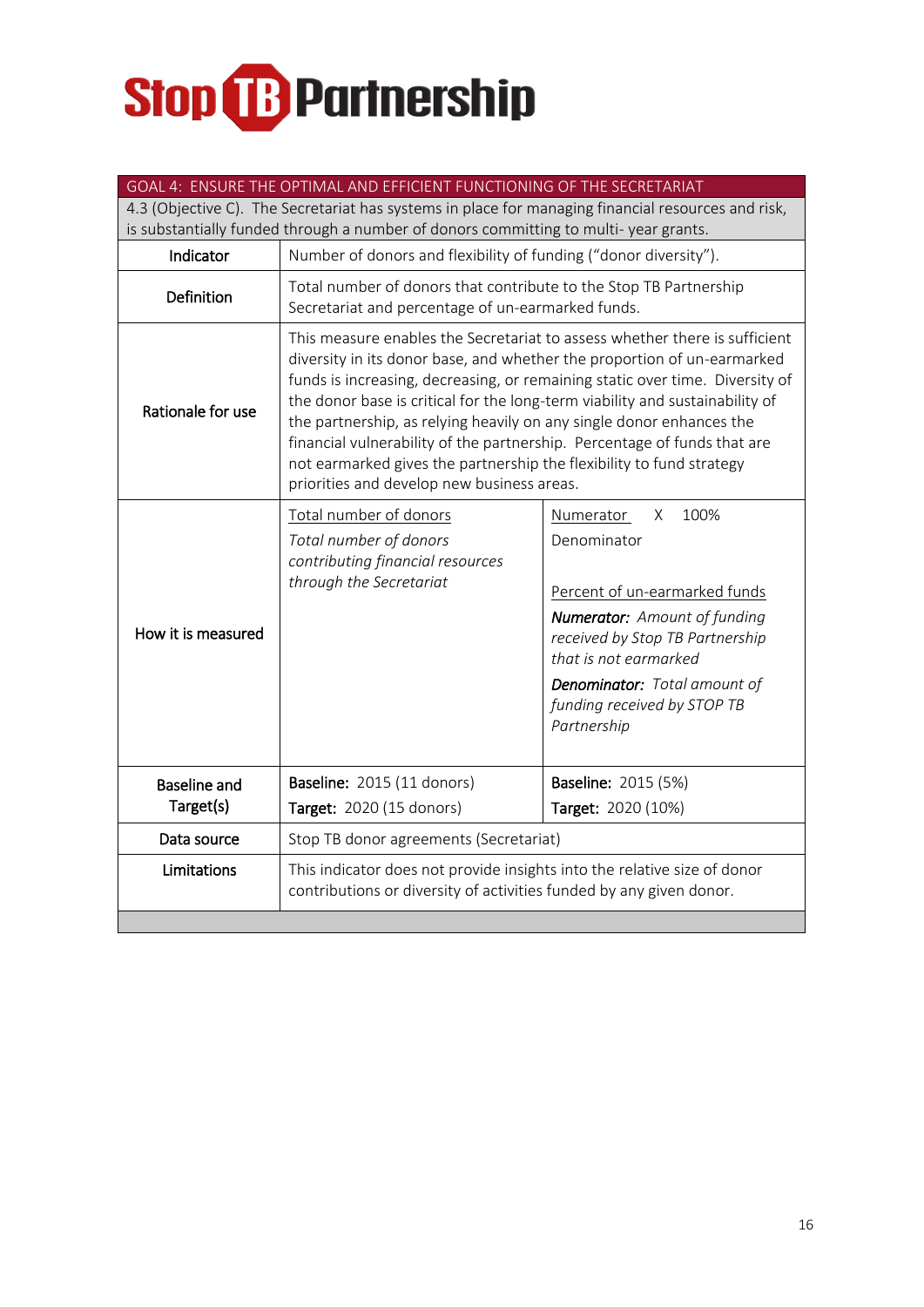|                                                                                                                                                                                                                                                                     | GOAL 4: ENSURE THE OPTIMAL AND EFFICIENT FUNCTIONING OF THE SECRETARIAT                                                                                                                                                                                                                                                                                                                                                                                                                                                     |  |
|---------------------------------------------------------------------------------------------------------------------------------------------------------------------------------------------------------------------------------------------------------------------|-----------------------------------------------------------------------------------------------------------------------------------------------------------------------------------------------------------------------------------------------------------------------------------------------------------------------------------------------------------------------------------------------------------------------------------------------------------------------------------------------------------------------------|--|
| 4.4 (Objective D): Governance mechanisms of the Stop TB Partnership operate in an efficient,<br>effective and transparent manner (including the Coordinating Board, Executive Committee,<br>Finance Committee, as well as any other Ad-Hoc Committees of the Board) |                                                                                                                                                                                                                                                                                                                                                                                                                                                                                                                             |  |
| Indicator                                                                                                                                                                                                                                                           | Timely distribution of governance documents ("timeliness").                                                                                                                                                                                                                                                                                                                                                                                                                                                                 |  |
| Definition                                                                                                                                                                                                                                                          | Percentage of documents that are distributed to Board, Executive<br>Committee (EC), and Finance Committee (FC) at least 7 days in advance of<br>meetings and teleconferences. Documents are defined as the agenda<br>and supporting materials for agenda sessions.                                                                                                                                                                                                                                                          |  |
| Rationale for use                                                                                                                                                                                                                                                   | This indicator measures the efficiency and timeliness of the Secretariat in<br>distributing meeting documents and serves as a proxy for the extent to<br>which there is alignment on agenda, key decision points, etc between the<br>Board and Secretariat leadership. If documents are distributed in<br>advance, it increases the likelihood that members have sufficient time to<br>review and reflect upon documents and/or share with constituents for<br>inputs, enhancing effectiveness of representational process. |  |
| How it is measured                                                                                                                                                                                                                                                  | 100%<br>Numerator<br>X<br>Denominator<br><b>Numerator:</b> Number of Board, Executive Committee, and Finance<br>Committee documents distributed at least 7 days in advance of meetings<br>Denominator: Number of Board, Executive Committee, and Finance<br>Committee meeting documents                                                                                                                                                                                                                                     |  |
| <b>Baseline and</b><br>Target(s)                                                                                                                                                                                                                                    | <b>Baseline: 2015: 30%</b><br>Targets: 2016 (40%); 2017 (50%); 2018 (65%); 2019 (80%); 2020 (90%)                                                                                                                                                                                                                                                                                                                                                                                                                           |  |
| Data source                                                                                                                                                                                                                                                         | Email records of Board, EC, and FC documents shared (Secretariat).                                                                                                                                                                                                                                                                                                                                                                                                                                                          |  |
| Limitations                                                                                                                                                                                                                                                         | The timely distribution of documents does not ensure quality of<br>documentation or that members will share with their constituents for<br>feedback or that members will review materials in advance.                                                                                                                                                                                                                                                                                                                       |  |
|                                                                                                                                                                                                                                                                     |                                                                                                                                                                                                                                                                                                                                                                                                                                                                                                                             |  |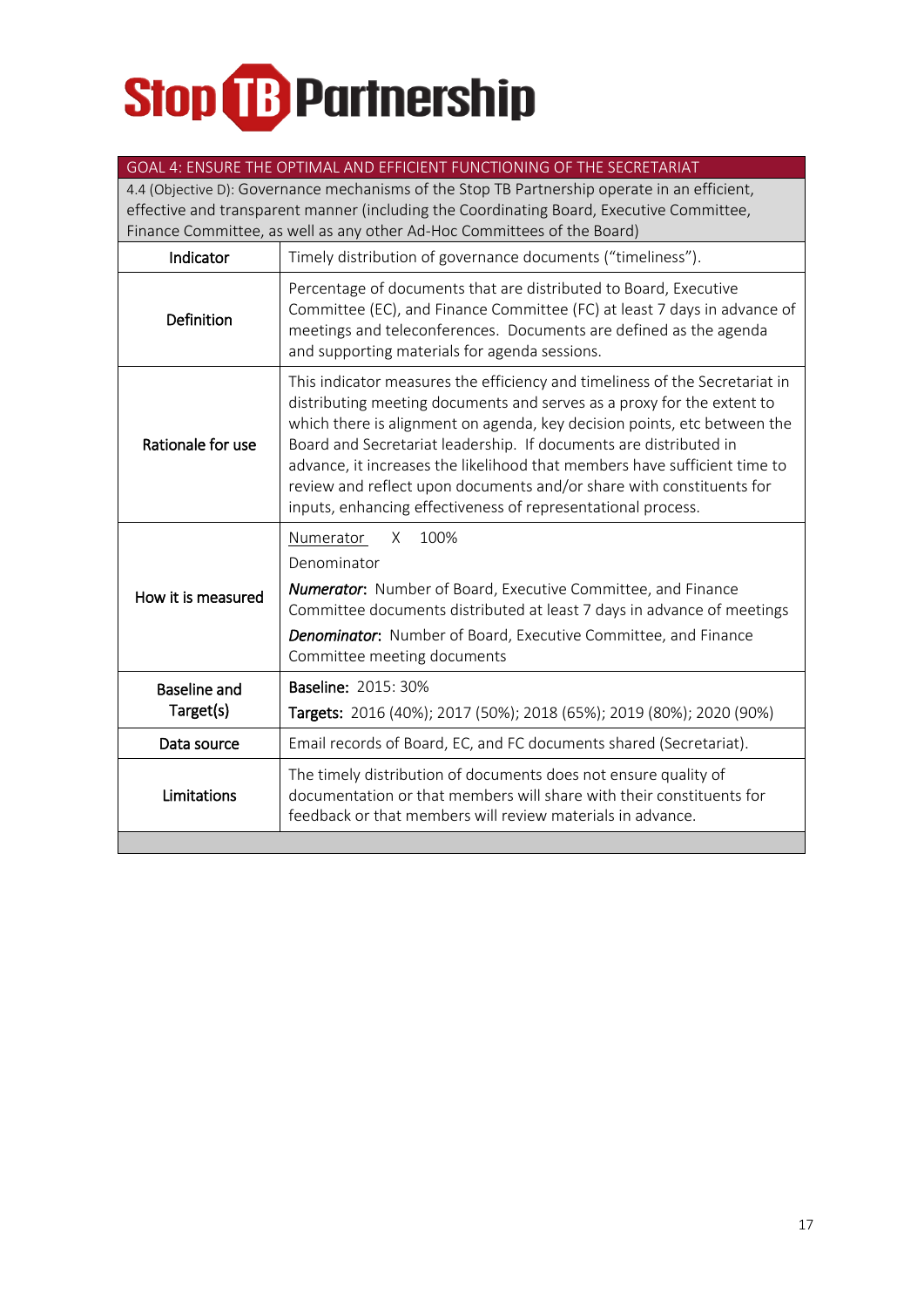#### GOAL 4: ENSURE THE OPTIMAL AND EFFICIENT FUNCTIONING OF THE SECRETARIAT

4.5 (Objective E): Demonstrate, strengthen, and share the Secretariat's clear added value and impact

| Indicator          | Partner satisfaction rating of Secretariat Support ("partner satisfaction").                                                                                                                                                                                                                                                                                                                                                                                                                                                                                                                                                                                                                                                                                                                                     |  |
|--------------------|------------------------------------------------------------------------------------------------------------------------------------------------------------------------------------------------------------------------------------------------------------------------------------------------------------------------------------------------------------------------------------------------------------------------------------------------------------------------------------------------------------------------------------------------------------------------------------------------------------------------------------------------------------------------------------------------------------------------------------------------------------------------------------------------------------------|--|
| Definition         | Satisfaction of partners as measured by annual survey to partners (1500<br>partners in 109 countries). This is intended to serve as a proxy measure<br>for quality of Secretariat support.                                                                                                                                                                                                                                                                                                                                                                                                                                                                                                                                                                                                                       |  |
| Rationale for use  | The Stop TB Partnership is a unique partnership organization that seeks to<br>align a wide range of constituencies and partners across the world in the<br>fight against TB. The key to retaining partners and constituents - and<br>attracting new ones - is knowing what they need and value, how the<br>Partnership can fill those needs, and what they think of the Partnership.<br>Given the large size and broad scope of the partnership, maintaining<br>individual or personal interaction with each partner is difficult. One of the<br>best ways to keep in tune with partners and assess added value is by<br>conducting annual partner satisfaction surveys.                                                                                                                                         |  |
|                    | The Stop TB Partnership administers an annual partner survey, to assess<br>and improve its role in aligning, catalyzing, and facilitating the role of<br>partners in the global effort against TB. The satisfaction questions are<br>measured along a likert scale (0- n/a; 1= completely dissatisfied; 2:<br>dissatisfied, needs major additional work; 3= OK needs only additional<br>minor work; 4= satisfied, doing well; 5=completely satisfied, more than<br>meets my expectations).<br>Responses to questions gauging partners' satisfaction across 5 domains<br>(communication tools, advocacy support, partner engagement, strategic<br>input to GFATM, and TA for GFTAM) will be used to track this indicator<br>over time. The questions to be used to measure each of these domains<br>follow below: |  |
| How it is measured | How satisfied are you with the tools (e.g. meetings, Stop TB<br>Partnership website, social media, google groups, Partners'<br>Directory, newsletters, e-alerts, etc.) provided by the Stop TB<br>Partnership to help you work with other partners?<br>(Communication tools)<br>How satisfied are you with the Stop TB Partnership Secretariat in<br>facilitating, supporting and aligning partners around key advocacy<br>messages and resource mobilization opportunities for the global<br>fight against TB? (Advocacy support)<br>How satisfied are you with your engagement in the decision-<br>making process of the Stop TB Partnership through your                                                                                                                                                      |  |
|                    | Constituency representative? (Partner engagement)<br>How satisfied are you with the Stop TB Partnership Secretariat in<br>providing strategic inputs into the Global Fund processes such as<br>Global Fund Board, Strategy Investment Impact Committee (SIIC),<br>Grant Approval System, etc.? (Strategic inputs)<br>How satisfied are you with the Stop TB Partnership Secretariat in                                                                                                                                                                                                                                                                                                                                                                                                                           |  |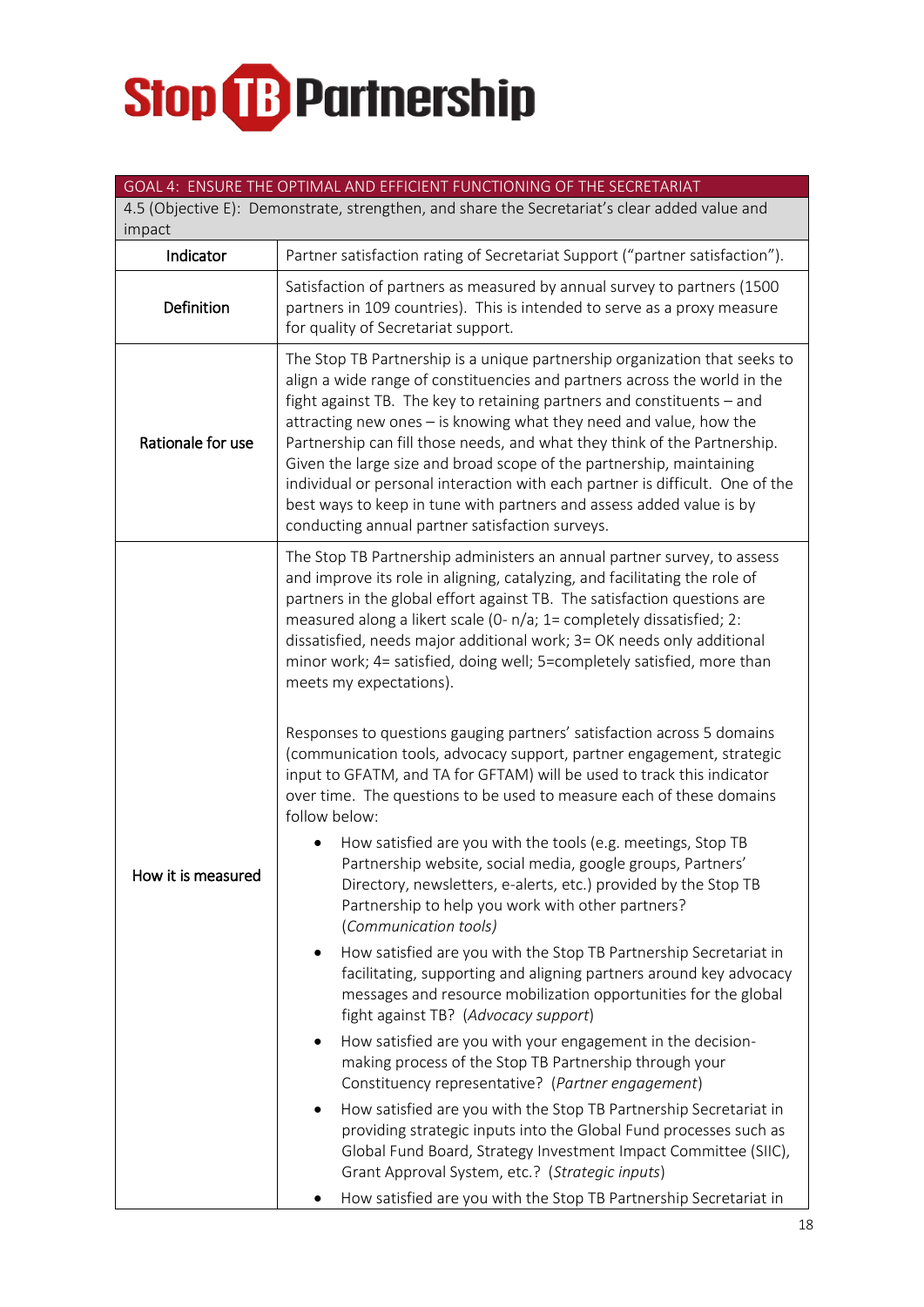|                     | providing opportunities for communities and people affected to<br>engage with Global Fund and Human Rights & Gender activities?<br>(Communities)                                                                                                                                                                                                                                                                                              |
|---------------------|-----------------------------------------------------------------------------------------------------------------------------------------------------------------------------------------------------------------------------------------------------------------------------------------------------------------------------------------------------------------------------------------------------------------------------------------------|
|                     | The percentage of 4s (satisfied) and 5s (completely satisfied, more than<br>meets my expectations) will be added for each domain to measure<br>satisfaction.                                                                                                                                                                                                                                                                                  |
|                     | Baseline (2015): n/a                                                                                                                                                                                                                                                                                                                                                                                                                          |
|                     | Communication tools: 70%                                                                                                                                                                                                                                                                                                                                                                                                                      |
|                     | Advocacy support: 52%                                                                                                                                                                                                                                                                                                                                                                                                                         |
| <b>Baseline and</b> | Partner engagement in decision-making processes: 40%                                                                                                                                                                                                                                                                                                                                                                                          |
|                     | Strategic inputs: 55%                                                                                                                                                                                                                                                                                                                                                                                                                         |
|                     | Communities and GFATM: 43%                                                                                                                                                                                                                                                                                                                                                                                                                    |
| Target(s)           | Targets: will reported as met/not met                                                                                                                                                                                                                                                                                                                                                                                                         |
|                     | 2016: Satisfaction rating of 75% in at least 1 domain                                                                                                                                                                                                                                                                                                                                                                                         |
|                     | 2017: Satisfaction rating of 75% in at least 2 domains                                                                                                                                                                                                                                                                                                                                                                                        |
|                     | 2018: Satisfaction rating of 75% in at least 3 domains                                                                                                                                                                                                                                                                                                                                                                                        |
|                     | 2019: Satisfaction rating of 75% in at least 4 domains                                                                                                                                                                                                                                                                                                                                                                                        |
|                     | 2020: Satisfaction rating of 75% in at least 5 domains                                                                                                                                                                                                                                                                                                                                                                                        |
| Data source         | Annual partner survey data and report                                                                                                                                                                                                                                                                                                                                                                                                         |
| Limitations         | Satisfaction surveys are subject to non-response bias (how those who<br>choose not to participate compare with those who choose to participate)<br>and response bias (social desirability/favorable response bias). Low<br>response rates are a particular challenge and may undermine the<br>representativeness of the views presented. In addition, true assessment<br>of 'added value" would require a "counterfactual". Given this is not |
|                     | possible, "perceived satisfaction" with services provided by the Secretariat<br>is being used as a proxy indicator.                                                                                                                                                                                                                                                                                                                           |
|                     |                                                                                                                                                                                                                                                                                                                                                                                                                                               |